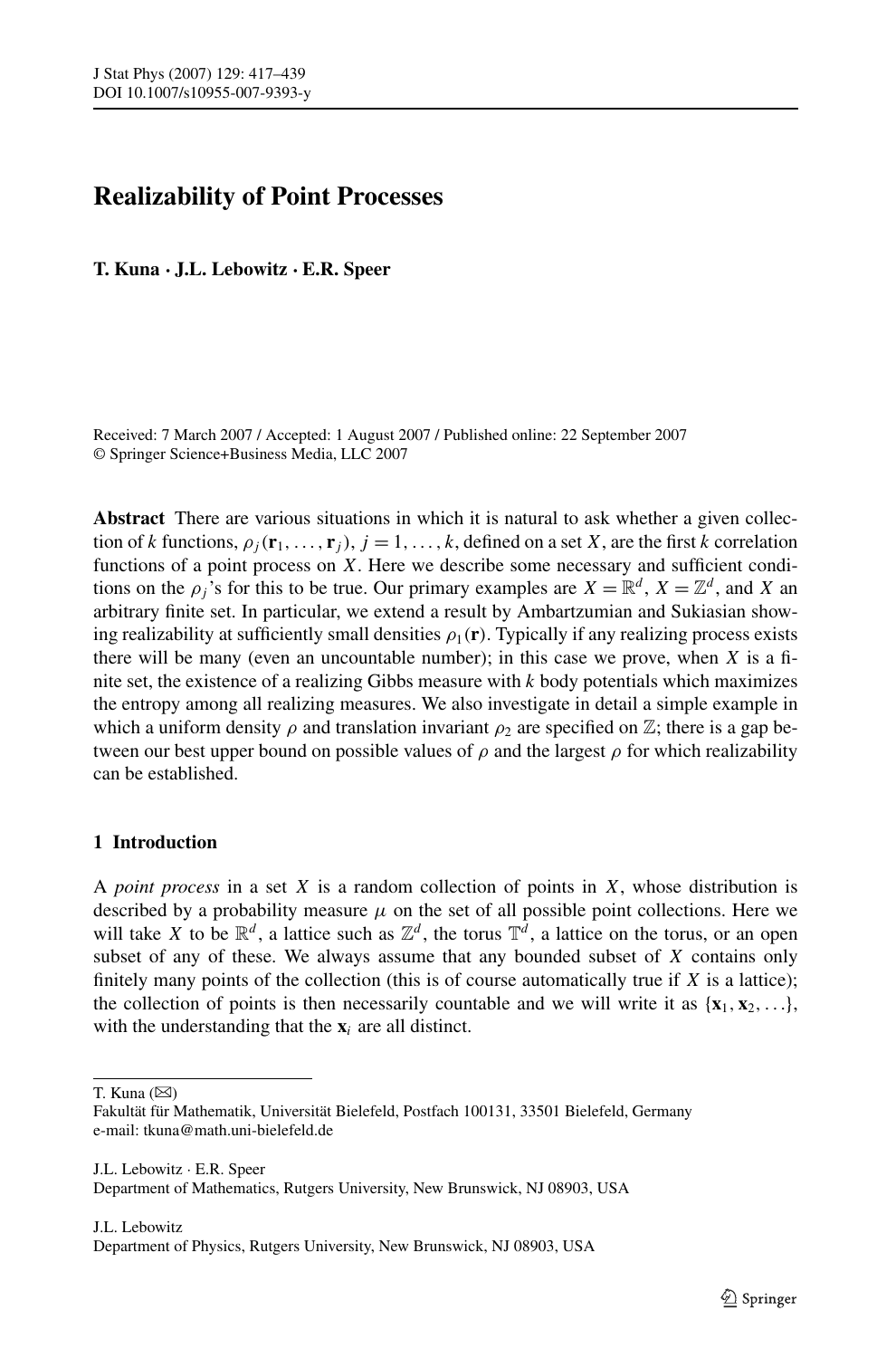<span id="page-1-0"></span>Well known examples of point processes are Gibbs measures for equilibrium systems of statistical mechanics. The points of the process are then interpreted as the positions of particles; because the particle configuration is identified with a subset of physical space, the models satisfy an exclusion principle: no two particles can occupy the same position. Point processes are also used to model phenomena other than those of statistical mechanics, such as trains of neural spikes [\[1](#page-21-0), [2](#page-21-0)], departure times from queues [\[3](#page-21-0)], and positions of stars in galaxies [\[4](#page-21-0)].

In many of these cases the quantities of primary interest, partly because they are the ones most accessible to experiment, are the low order correlations, such as the one particle density  $\rho_1(\mathbf{r}_1)$  and the pair density  $\rho_2(\mathbf{r}_1, \mathbf{r}_2)$ . These may be defined in terms of expectations (averages), with respect to the measure  $\mu$ , of products of the (random) *empirical field*  $\eta$ describing the process. For continuum systems, i.e., when *X* is  $\mathbb{R}^d$  or an open subset of  $\mathbb{R}^d$ , *η* is defined by

$$
\eta(\mathbf{r}) = \sum_{i} \delta(\mathbf{r} - \mathbf{x}_i),
$$
\n(1.1)

where  $\delta$  is the Dirac delta function and the  $\mathbf{x}_i$ 's are as above the (random) positions of the points of the process. Then, with  $\langle \cdot \rangle$  denoting expectation with respect to  $\mu$ ,

$$
\rho_1(\mathbf{r}_1) = \langle \eta(\mathbf{r}_1) \rangle, \tag{1.2}
$$

$$
\rho_2(\mathbf{r}_1, \mathbf{r}_2) = \langle \eta(\mathbf{r}_1)\eta(\mathbf{r}_2) \rangle - \rho_1(\mathbf{r}_1)\delta(\mathbf{r}_1 - \mathbf{r}_2), \tag{1.3}
$$

and so on; in general,

$$
\rho_n(\mathbf{r}_1,\ldots,\mathbf{r}_n) = \left\langle \sum_{i_1 \neq i_2 \neq \cdots \neq i_n} \prod_{k=1}^n \delta(\mathbf{r}_k - \mathbf{x}_{i_k}) \right\rangle. \tag{1.4}
$$

Equation (1.4) defines  $\rho_n$  as a measure, and we will always assume that this measure assigns finite mass to any bounded set in  $\mathbb{R}^{dn}$  (which means that the number of particles in a bounded set in  $\mathbb{R}^d$  is a random variable with finite moments up to order *n*). In many cases this measure is absolutely continuous with respect to Lebesgue measure and we identify  $\rho_n(\mathbf{r}_1, \dots, \mathbf{r}_n)$ with its density, i.e.,  $\rho_n(\mathbf{r}_1,\ldots,\mathbf{r}_n)d\mathbf{r}_1\ldots d\mathbf{r}_n$  is the probability of finding a particle in the infinitesimal box  $d\mathbf{r}_i$  at  $\mathbf{r}_i$  for  $i = 1, \ldots, n$ . We will assume that, whenever possible,  $\rho_n$  is extended by continuity to be defined at points where two of its arguments coincide. The  $\rho_n$ , here and in the lattice case discussed in the next paragraph, are often referred to as the *n*-particle distribution functions or correlation functions.

When  $X$  is discrete, a finite set or a lattice, we will also use the notation  $(1.1)$  and the definitions (1.2–1.4), interpreting  $\delta(\mathbf{r} - \mathbf{x}_i)$  as the Kronecker delta  $\delta_{\mathbf{r},\mathbf{x}_i}$ , so that  $\eta(\mathbf{r})$  has value 0 or 1, depending on whether the site  $\mathbf{r} \in X$  is empty or occupied. Note that if  $n \geq 2$ then  $\rho_n(\mathbf{r}_1,\ldots,\mathbf{r}_n)$ ,  $\mathbf{r}_i \in X$ , vanishes whenever  $\mathbf{r}_i = \mathbf{r}_i$  for some  $i \neq j$ , and that for distinct sites  $\mathbf{r}_1, \ldots, \mathbf{r}_n, \rho_n(\mathbf{r}_1, \ldots, \mathbf{r}_n)$  is the probability of having particles at these sites.

In this paper we shall study the following *realizability problem:* given functions  $\rho_1(\mathbf{r}_1)$ ,  $\rho_2(\mathbf{r}_1, \mathbf{r}_2), \ldots, \rho_k(\mathbf{r}_1, \ldots, \mathbf{r}_k)$ , nonnegative and symmetric, does there exist a point process for which these are the correlations? Since only a finite number of correlations are prescribed, the problem may be regarded as an infinite dimensional version of the standard truncated moment problem [[5](#page-21-0)]. The full realizability problem, in which all the correlations  $\rho_j$ ,  $j = 1, 2, \ldots$  are given, was studied by A. Lenard [\[6](#page-22-0)].

Realizability, and the related question of fully describing the realizing process, are long standing problems in the classical theory of fluids  $[7–10]$  $[7–10]$  $[7–10]$  $[7–10]$ . This problem has been also investigated in the context of the quantum system see e.g. [\[8](#page-22-0), [11](#page-22-0)], and [\[12\]](#page-22-0). An important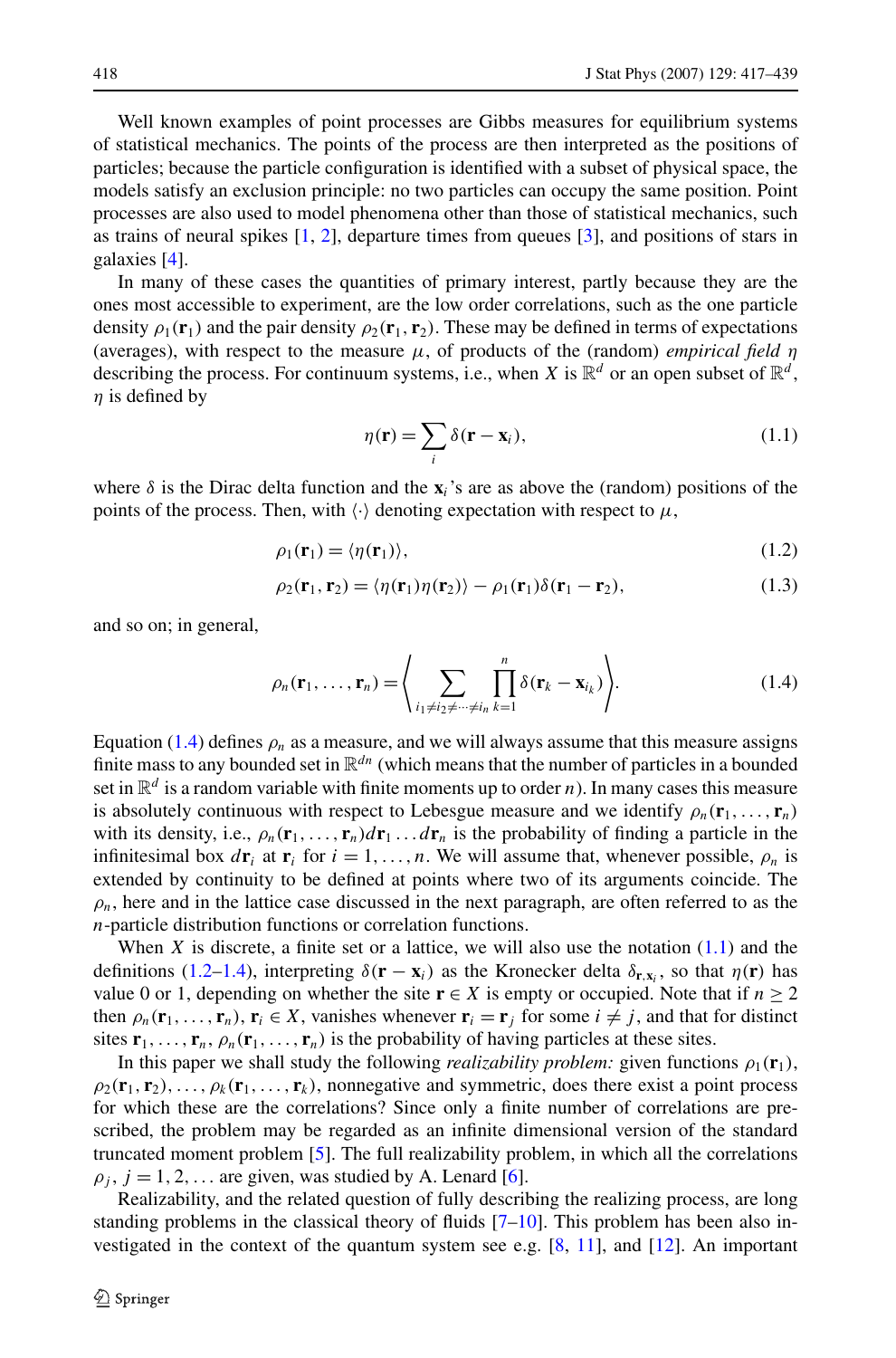<span id="page-2-0"></span>ingredient in that theory is the introduction of various approximation schemes for computing  $\rho_2(\mathbf{r}_1, \mathbf{r}_2)$ , such as the Percus-Yevick and hyper-netted chain approximations [\[10](#page-22-0)]. It is then of primary interest to determine whether or not the resulting functions  $(\rho_1, \rho_2)$  in fact correspond to any point process, that is, are in some sense internally consistent. If so they can provide rigorous bounds for the entropy of the system under consideration.

Applications of the problem of describing a point process from its low order correlations occur in other contexts, for example, in the study of neural spikes [\[1,](#page-21-0) [2\]](#page-21-0). In this and other physical situations it is natural to consider a closely related problem in which the  $\rho_i$ ,  $j = 1, 2, \ldots, k$ , are specified only on part of the domain *X*; for example, on the lattice we might only specify the nearest neighbor correlations. See [\[13\]](#page-22-0) for a similar problem in error correcting codes. We will not consider this case further here, except for some comments in Sect. [7.](#page-15-0) Our own interest in this problem was sparked by the recent work of Torquato, Stillinger et al. [\[14–17\]](#page-22-0), who considered the realization problem in various contexts. In particular, they found a novel application of the problem to the determination of the maximal density of sphere packing in high dimensions [[18](#page-22-0)].

An important special case is that in which *X* is  $\mathbb{R}^d$ ,  $\mathbb{Z}^d$ , or a periodic version of one of these (a torus), and the point process is translation invariant. The specified correlation functions will then also be translation invariant and may be written in the form

$$
\rho_1(\mathbf{r}_1) = \rho,\tag{1.5}
$$

$$
\rho_j(\mathbf{r}_1,\ldots,\mathbf{r}_j) = \rho^j g_j(\mathbf{r}_2 - \mathbf{r}_1,\ldots,\mathbf{r}_j - \mathbf{r}_1), \quad j = 2,\ldots,k.
$$
 (1.6)

As we often work with  $k = 2$ , we write  $g(\mathbf{r}) \equiv g_2(\mathbf{r})$ . We will often state our arguments and results in the translation invariant case, but these may frequently be extended to the more general situation; when we do not impose translation invariance we will use a notation similar to  $(1.6)$ :

$$
\rho_j(\mathbf{r}_1,\ldots,\mathbf{r}_j) = \prod_{i=1}^j \rho_i(\mathbf{r}_i) G_j(\mathbf{r}_1,\mathbf{r}_2,\ldots,\mathbf{r}_j), \quad j = 2,\ldots,k.
$$
 (1.7)

We now make some general remarks in order to put the realizability problem in context. First, we observe that if the correlations (1.5), (1.6) can be realized for some density  $\rho$ , then they can also be realized, for the same functions  $g_2, \ldots, g_k$ , for any  $\rho'$  with  $0 \le \rho' < \rho$ [[17](#page-22-0), [19\]](#page-22-0). To see this, note that if  $\eta_0(\mathbf{r}) = \sum \delta(\mathbf{r} - \mathbf{x}_i)$  is the empirical field with density  $\rho$ , then  $\eta(\mathbf{r}) = \sum Q_i \delta(\mathbf{r} - \mathbf{x}_i)$ , where the  $Q_i$  are independent, identically distributed Bernoulli random variables with expectation  $\rho' / \rho$ , is a field with density  $\rho'$  having the same value for all  $g_i$ 's. In other words, the new measure is constructed by independently choosing to delete or retain each point in a configuration, keeping a point with probability *ρ /ρ*. (We will refer to this construction as *thinning*.) In this light it is thus natural to pose the realizability problem in the following form: given the  $g_j$ ,  $j = 2, \ldots, k$ , what is the least upper bound  $\bar{\rho}$ of the densities for which they can be realized? It is of course possible in the continuum case to have  $\bar{\rho} = \infty$ ; for example, if  $g_j = 1$  for  $j \le 2 \le k$  then for any density  $\rho > 0$  a Poisson process realizes the correlations. For the lattice systems considered here, on the other hand, we always have  $\bar{\rho} \leq 1$ .

Lacking a full answer to this question, one may of course ask rather for upper and lower bounds on  $\bar{\rho}$ . A lower bound  $\bar{\rho} \geq \rho_0$  may be obtained by the construction of a process at density  $\rho_0$ ; we discuss such constructions in Sects. [3–](#page-4-0)[5](#page-10-0) and show that  $\bar{\rho} > 0$  under reasonable restrictions on the  $g_i$  in (1.6). Upper bounds on  $\bar{\rho}$  may be obtained from necessary conditions for realizability, some of which are described in Sect. [2](#page-3-0).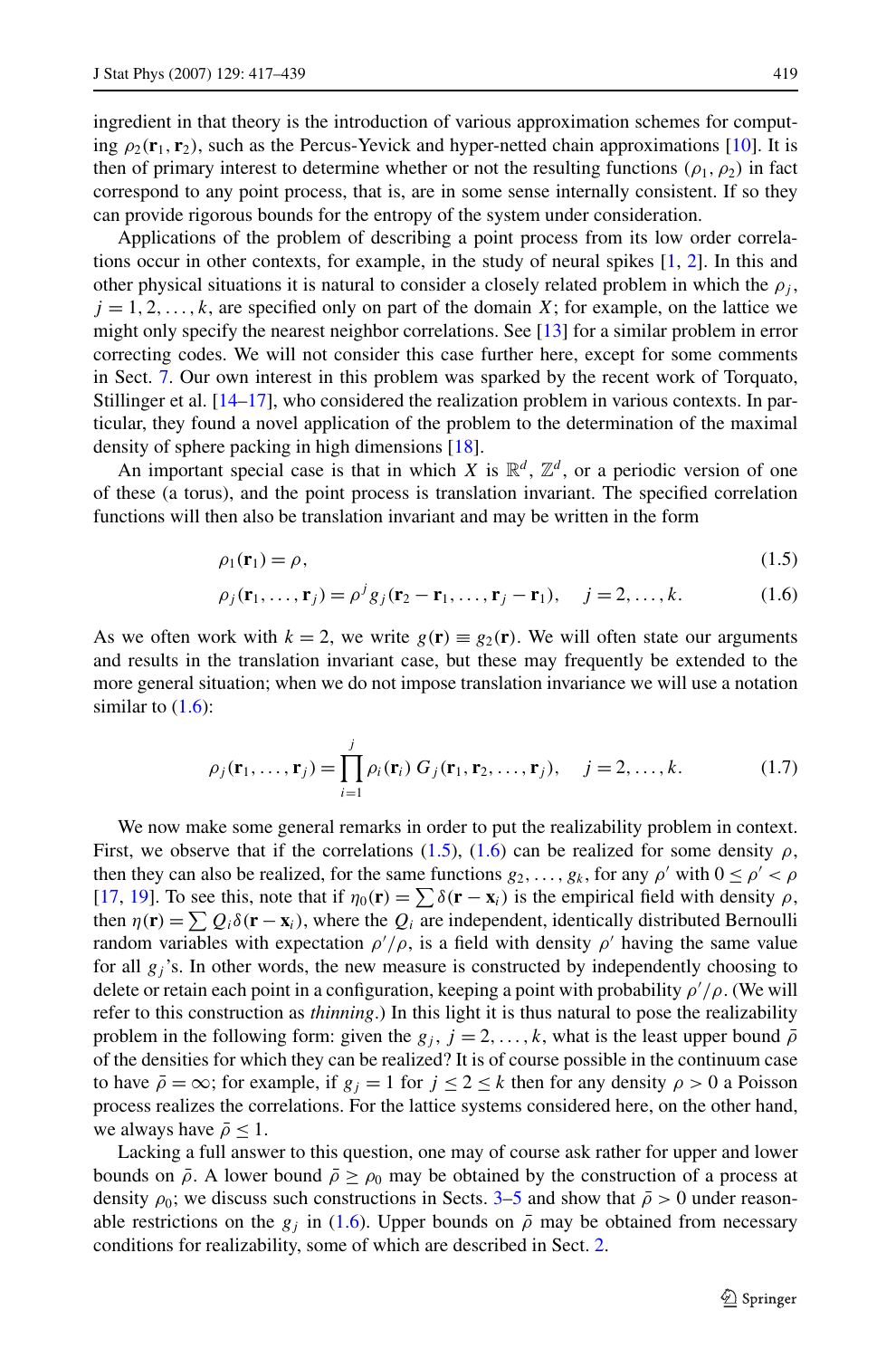<span id="page-3-0"></span>Beyond the question of realizability one may ask about the number or more generally about the types of measures which give rise to a specified set of correlations  $\rho_i$ ,  $j = 1, \ldots, k$ . A natural question in the theory of fluids, for example, is whether any of these measures are Gibbsian for interactions in a particular class; for example, given  $\rho_1$  and  $\rho_2$ , is there a Gibbs measure realizing these correlations which involves only pair interactions? This question is considered in Sect. [6](#page-12-0), where we discuss the nature of the realizing measure  $\mu$  which maximizes the Gibbs-Shannon entropy.

The outline of the rest of this paper is as follows. In Sect. 2, we discuss some necessary conditions for realizability. (In a separate paper [[20](#page-22-0)] we will present general necessary and sufficient conditions.) Sections [3](#page-4-0), [4,](#page-8-0) and [5](#page-10-0) cover proofs of realizability: in Sect. [3](#page-4-0) we prove a theorem, a generalization of one proven by R. V. Ambartzumian and H. S. Sukiasian [[19](#page-22-0)], showing that if  $g - 1$  is absolutely integrable and *g* satisfies a certain stability condition then the pair  $(\rho, g)$  is realizable for sufficiently small  $\rho$ , with explicitly given higher correlations. In Sect. [4](#page-8-0) we show that the construction can be extended to the case in which the third correlation function  $g_3$  is also specified, showing in particular that the realization determined by  $(\rho, g)$  alone is not unique; in fact since  $g_3$  can take an uncountable number of values there are at low values of  $\rho$  an uncountable number of measures realizing  $(\rho, g)$ . We note also possible extensions to higher order  $g_j$ . In Sect. [5](#page-10-0) we give a variant construction for lattice systems, based on the Lee-Yang theorem  $[21, 22]$  $[21, 22]$  $[21, 22]$  $[21, 22]$ . In Sect. [6](#page-12-0) we show that a problem with specified  $(\rho, g)$ , on a finite set, e.g., a periodic lattice, may be realized by a Gibbs measure with just one- and two-particle potentials whenever  $\rho < \bar{\rho}$ . We make some concluding remarks in Sect. [7,](#page-15-0) and in the appendices discuss in some detail an illustrative one-dimensional example and give some technical proofs.

#### **2 Necessary Conditions for Realizability**

Clearly, from ([1.4\)](#page-1-0), realizability requires that

$$
\rho_j(\mathbf{r}_1,\ldots,\mathbf{r}_j) \ge 0, \quad j=1,\ldots,k. \tag{2.1}
$$

We also know that the covariance matrix of the field  $\eta(\mathbf{r})$ ,

$$
S(\mathbf{r}_1, \mathbf{r}_2) = \langle \eta(\mathbf{r}_1)\eta(\mathbf{r}_2) \rangle - \langle \eta(\mathbf{r}_1)\langle \eta(\mathbf{r}_2) \rangle
$$
  
=  $\rho_2(\mathbf{r}_1, \mathbf{r}_2) + \rho_1(\mathbf{r}_1)\delta(\mathbf{r}_1 - \mathbf{r}_2) - \rho_1(\mathbf{r}_1)\rho_1(\mathbf{r}_2),$  (2.2)

must be positive semi-definite, i.e., for all functions  $\varphi$  with bounded support,

$$
\iint \varphi(\mathbf{r}_1)\bar{\varphi}(\mathbf{r}_2)S(\mathbf{r}_1,\mathbf{r}_2) d\mathbf{r}_1 d\mathbf{r}_2 \ge 0.
$$
 (2.3)

If we take  $\varphi(\mathbf{r}) = \mathbb{1}_{\Lambda} e^{i\mathbf{k}\mathbf{r}}$  for  $\Lambda$  a bounded subset of *X* then (2.3) becomes

$$
\int_{\Lambda} \rho_1(\mathbf{r}_1) d\mathbf{r}_1 + \int_{\Lambda} \int_{\Lambda} e^{i\mathbf{k}\cdot(\mathbf{r}_1 - \mathbf{r}_2)} [\rho_2(\mathbf{r}_1, \mathbf{r}_2) - \rho_1(\mathbf{r}_1)\rho_1(\mathbf{r}_2)] d\mathbf{r}_1 d\mathbf{r}_2 \ge 0; \tag{2.4}
$$

conversely, if (2.4) holds for all  $\mathbf{k} \in \mathbb{R}^d$  and all  $\Lambda$ , then (2.3) holds for all  $\varphi$ .

In the translation invariant case  $(2.4)$  is equivalent to the nonnegativity of the infinite volume structure function  $\tilde{S}(\mathbf{k})$ :

$$
\hat{S}(\mathbf{k}) \equiv \rho + \rho^2 \int_{\mathbb{R}^d} e^{i\mathbf{k} \cdot \mathbf{r}} [g(\mathbf{r}) - 1] d\mathbf{r} \ge 0.
$$
 (2.5)

 $\mathcal{D}$  Springer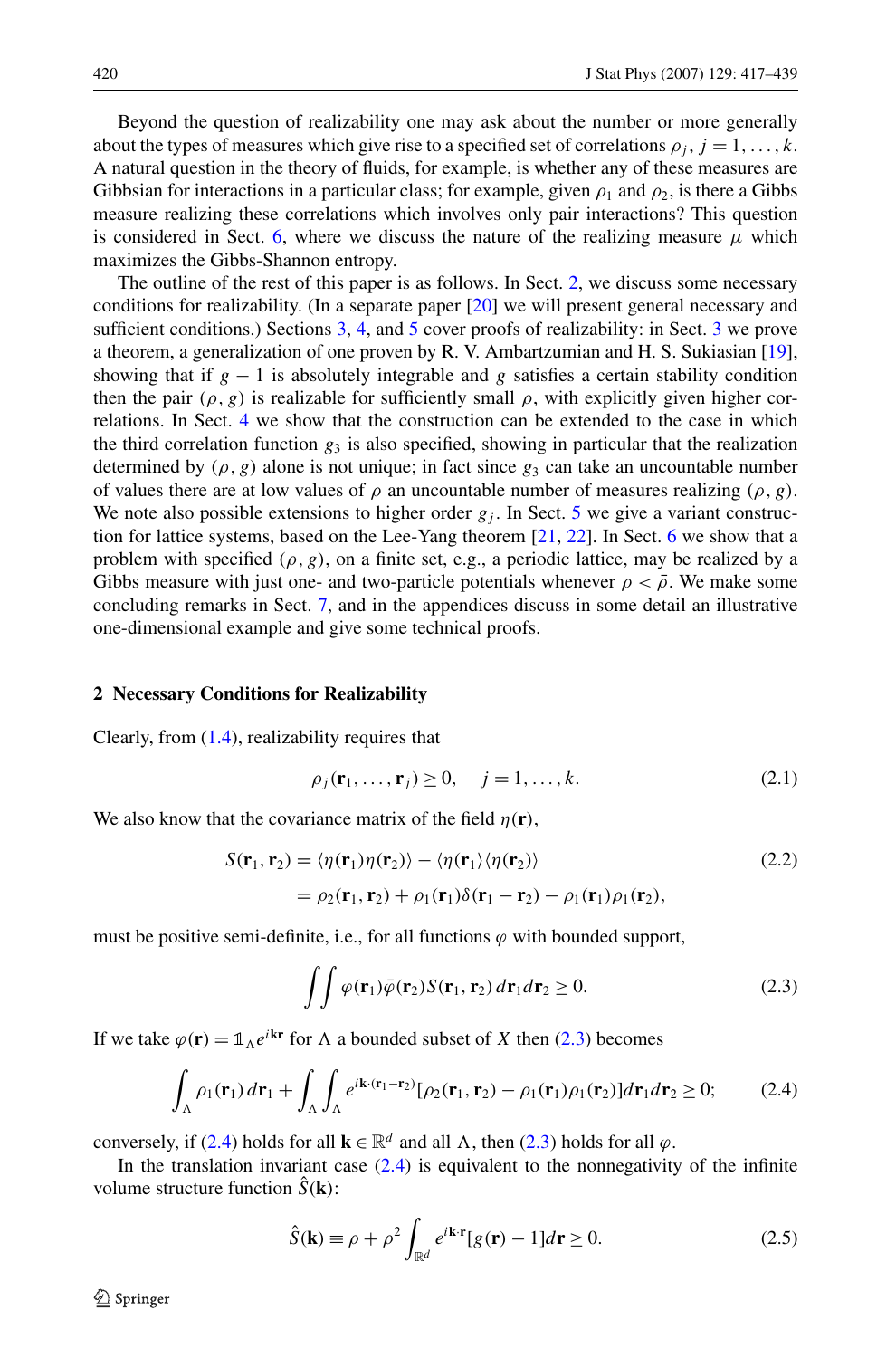<span id="page-4-0"></span>Here we assume  $\int_{\mathbb{R}^d} |g(\mathbf{r}) - 1| d\mathbf{r} < \infty$ ; otherwise [\(2.5](#page-3-0)) holds in the sense of generalized functions, cf. [[23](#page-22-0)]. There are corresponding conditions on the torus  $\mathbb{T}^d$ , the lattice  $\mathbb{Z}^d$ , and the periodic lattice. If equality holds in [\(2.5](#page-3-0)) for some **k** then clearly  $\rho$  is maximal:  $\rho = \overline{\rho}$ .

We note also a necessary condition due to Yamada  $[24]$ : if  $N_A$  denotes the number of particles in a region  $\Lambda \subset X$ , and if  $\theta$  is the fractional part of the mean of  $N_{\Lambda}$ , so that  $\langle N_{\Lambda} \rangle = k + \theta$  with  $k = 0, 1, \ldots$  and  $0 \le \theta < 1$ , then the variance  $V_{\Lambda}$  of  $N_{\Lambda}$ ,

$$
V_{\Lambda} \equiv \int_{\Lambda} \int_{\Lambda} S(\mathbf{r}_{1}, \mathbf{r}_{2}) d\mathbf{r}_{1} d\mathbf{r}_{2}
$$
  
= 
$$
\int_{\Lambda} \rho_{1}(\mathbf{r}_{1}) d\mathbf{r}_{1} + \int_{\Lambda} \int_{\Lambda} [\rho_{2}(\mathbf{r}_{1}, \mathbf{r}_{2}) - \rho_{1}(\mathbf{r}_{1}) \rho_{1}(\mathbf{r}_{2})] d\mathbf{r}_{1} d\mathbf{r}_{2},
$$
(2.6)

must satisfy

$$
V_{\Lambda} \ge \theta (1 - \theta),\tag{2.7}
$$

because  $N_A$  is an integer:

$$
V_{\Lambda} = \langle (N_{\Lambda} - k)^2 \rangle - \theta^2 = \theta(1 - \theta) + \langle ((N_{\Lambda} - k)(N_{\Lambda} - k - 1)) \rangle \ge \theta(1 - \theta). \tag{2.8}
$$

The above necessary conditions all follow from the more general conditions that we prove in [\[20\]](#page-22-0). In summary these say that, given any functions  $f_2(\mathbf{r}_1, \mathbf{r}_2)$ ,  $f_1(\mathbf{r})$  and constant  $f_0$  such that, for any *n* points  $\mathbf{r}_1, \dots, \mathbf{r}_n$  in  $X$ ,  $\sum_{i \neq j} f_2(\mathbf{r}_i, \mathbf{r}_j) + \sum_i f_1(\mathbf{r}_i) + f_0 \ge 0$ , we must have

$$
\iint_{\Lambda \times \Lambda} \rho_2(\mathbf{r}_1, \mathbf{r}_2) f_2(\mathbf{r}_1, \mathbf{r}_2) d\mathbf{r}_1 d\mathbf{r}_2 + \int_{\Lambda} \rho_1(\mathbf{r}) f_1(\mathbf{r}) d\mathbf{r} + f_0 \ge 0,
$$
\n(2.9)

for all  $\Lambda \subset \mathbb{R}^d$ . We show further in [[20](#page-22-0)] that in the case  $k = 2$ , i.e. for the case that only  $\rho_1$  and  $\rho_2$  are given, (2.9) is in fact a sufficient condition for realizability under a hard core assumption, that is, when for some  $D > 0$ ,  $\rho_2(\mathbf{r}_1, \mathbf{r}_2) = 0$  whenever  $|\mathbf{r}_1 - \mathbf{r}_2| \le D$ ; we also give sufficient conditions for realizability when this hard core assumption does not hold.

We remark that in the case  $k = 2$  all restrictions on  $\rho$  and  $g$  beyond those arising from nonnegativity of  $\rho$  and of the covariance matrix *S* of [\(2.2](#page-3-0)) are due to the fact that we want *η*(**r**) to be a point process, since we can always find a Gaussian process realizing any  $\rho_1$ ,  $\rho_2$ with  $S > 0$  [\[25\]](#page-22-0).

We also note that for  $g(\mathbf{r}) \leq 1$  one has

$$
\hat{S}(\mathbf{k}) \ge \hat{S}(\mathbf{0}) = \lim_{\Lambda \to \infty} \frac{1}{|\Lambda|} V_{\Lambda}.
$$
\n(2.10)

Hence equality in [\(2.5](#page-3-0)) implies that the variance  $V_A$  is growing slower than the volume. Processes with this property are called *superhomogeneous* and are of independent interest, see [[14](#page-22-0), [26,](#page-22-0) [27](#page-22-0)]. As noted above, superhomogeneity can hold, for a given  $g(\mathbf{r})$ , only at the maximal density  $\rho = \bar{\rho}$ .

# **3 Realizability for Small Density**

In this section we show the realizability of a given translation invariant  $\rho$  and  $g(\mathbf{r})$ ,  $\mathbf{r} \in \mathbb{R}^d$ , for sufficiently small  $\rho$ . Our arguments extend immediately to the lattice  $\mathbb{Z}^d$  and to the torus,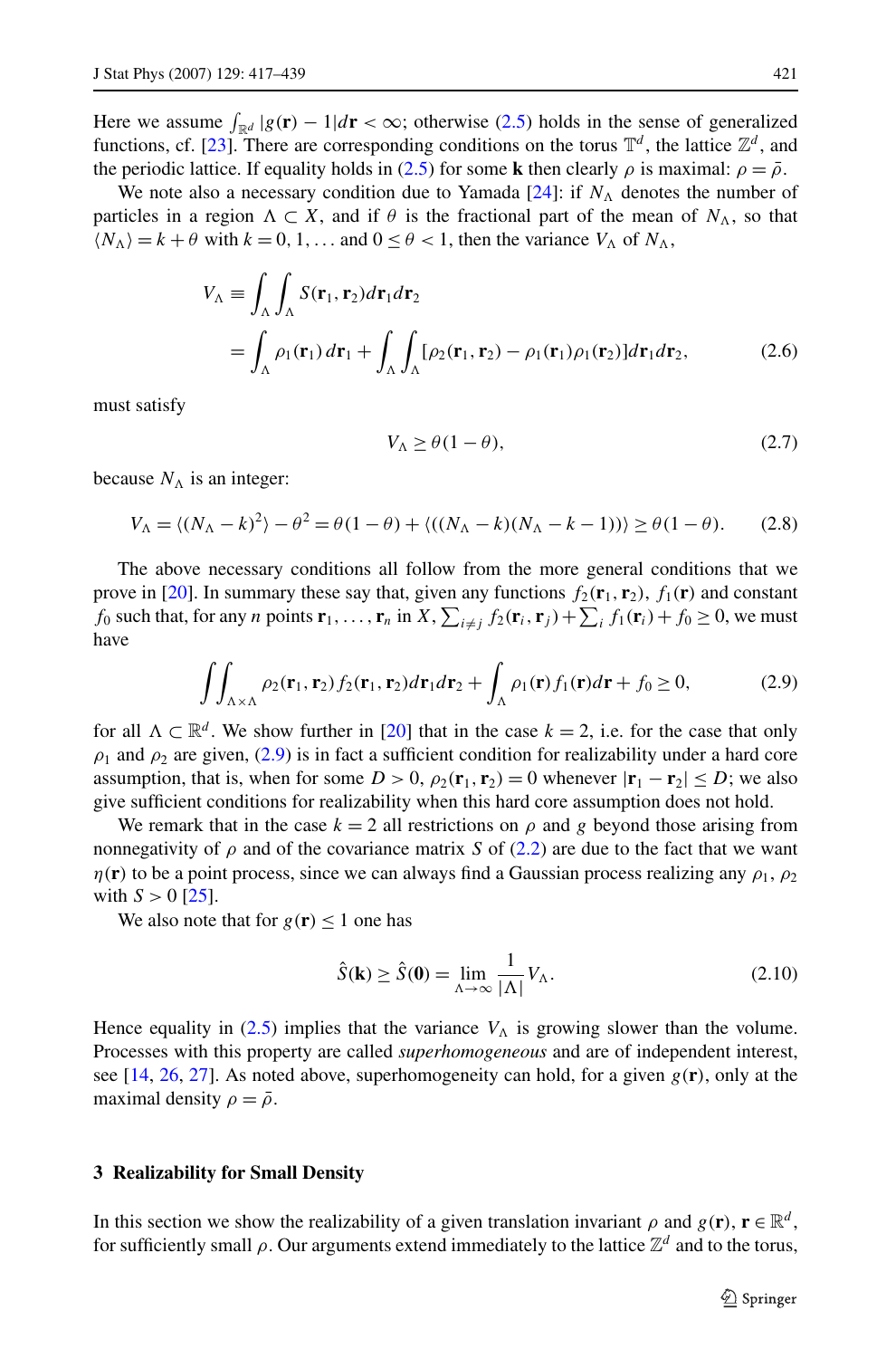<span id="page-5-0"></span>as well as to non-translation invariant  $\rho_1(\mathbf{r})$ ,  $\rho_2(\mathbf{r}_1, \mathbf{r}_2)$ . Our results are an extension of those given by R. V. Ambartzumian and H. S. Sukiasian [\[19\]](#page-22-0), and are based closely on the key idea of that paper: given  $\rho$  and  $g(\mathbf{r})$  satisfying suitable conditions, one proves the existence of a translation invariant process for which the correlation functions  $\rho_n$ ,  $n = 1, 2, 3, \ldots$ , are given by

$$
\rho_n(\mathbf{r}_1,\ldots,\mathbf{r}_n)=\rho^n\prod_{1\leq i
$$

and which therefore solves the realization problem for  $\rho$  and *g*. The ansatz (3.1) for the dependence on  $\rho$  and  $g$  of the higher order correlations (which determines the point process uniquely) is arguably the simplest one possible. It corresponds, for  $n = 3$ , to the well-known Kirkwood superposition approximation in the theory of equilibrium fluids [[10](#page-22-0)]. Here, however, we are not talking of an approximation to a particular given point process but rather of constructing a realizing process or measure  $\mu$  whose correlations have the form (3.1).

To find a point process corresponding to  $(3.1)$ , Ambartzumian and Sukiasian used the inclusion-exclusion principle which, for any point process, relates the correlation functions  $\rho_n$  to the probability densities  $p_n^{\Lambda}(\mathbf{r}_1,\ldots,\mathbf{r}_n)$  for finding exactly *n* particles, with positions  $\mathbf{r}_1, \ldots, \mathbf{r}_n$ , in a region  $\Lambda \subset \mathbb{R}^d$ :

$$
p_n^{\Lambda}(\mathbf{r}_1,\ldots,\mathbf{r}_n)=\sum_{k=0}^{\infty}\frac{(-1)^k}{k!}\int_{\Lambda^k}\rho_{n+k}(\mathbf{r}_1,\ldots,\mathbf{r}_n,\mathbf{x}_1,\ldots,\mathbf{x}_k)\,d\mathbf{x}_1\cdots d\mathbf{x}_k. \tag{3.2}
$$

Inserting the ansatz  $(3.1)$  in  $(3.2)$ , one finds an expression for the proposed densities:

$$
p_n^{\Lambda}(\mathbf{r}_1, ..., \mathbf{r}_n) \equiv \rho^n \prod_{1 \le i < j \le n} g(\mathbf{r}_j - \mathbf{r}_i)
$$
\n
$$
\times \sum_{k=0}^{\infty} \frac{(-\rho)^k}{k!} \int_{\Lambda^k} \prod_{1 \le i < j \le k} g(\mathbf{x}_j - \mathbf{x}_i)
$$
\n
$$
\times \prod_{\substack{i=1,...,n \\ j=1,...,k}} g(\mathbf{x}_j - \mathbf{r}_i) d\mathbf{x}_1 \cdots d\mathbf{x}_k. \tag{3.3}
$$

It remains to verify that (3.3) in fact defines the probability densities of a point process.

First, note that the quantities  $p_n^{\Lambda}(\mathbf{r}_1,\ldots,\mathbf{r}_n)$  are well defined by (3.3) for any value of  $\rho$ whenever there is, for every region  $\Lambda$ , a constant  $M_\Lambda$  such that (3.1) satisfies

$$
|\rho_n(\mathbf{r}_1,\ldots,\mathbf{r}_n)| \le M_\Lambda^n,\tag{3.4}
$$

for  $\mathbf{r}_1, \ldots, \mathbf{r}_n$  in  $\Lambda$ . The condition (3.4) is easily verified for many *g* (see, e.g., Theorem [3.1](#page-6-0)) below). The remaining problem is to prove that the  $p_n^{\Lambda}$  are all nonnegative. If this is done, then in each region  $\Lambda$  the collection  $p_n^{\Lambda}$ ,  $n = 1, 2, \ldots$ , determines a measure  $\mu^{\Lambda}$  defining a point process; if  $\Lambda \subset \Lambda'$  then  $\mu^{\Lambda}$  and  $\mu^{\Lambda'}$  are compatible and by general arguments (Kolmogorov's projective limit theorem) there exists an infinite volume realizing measure  $\mu$ .

Ambartzumian and Sukiasian considered only the case  $g(\mathbf{r}) \leq 1$ ,  $r \in \mathbb{R}^d$ . For this case they constructed a cluster expansion of the Penrose-Ruelle type and obtained inequalities of the Groeneveld-Lieb-Penrose type to show nonnegativity of each term in a reorganized expansion of the  $p_n^{\Lambda}$ . In order to extend their result to *g*'s which can be bigger than one,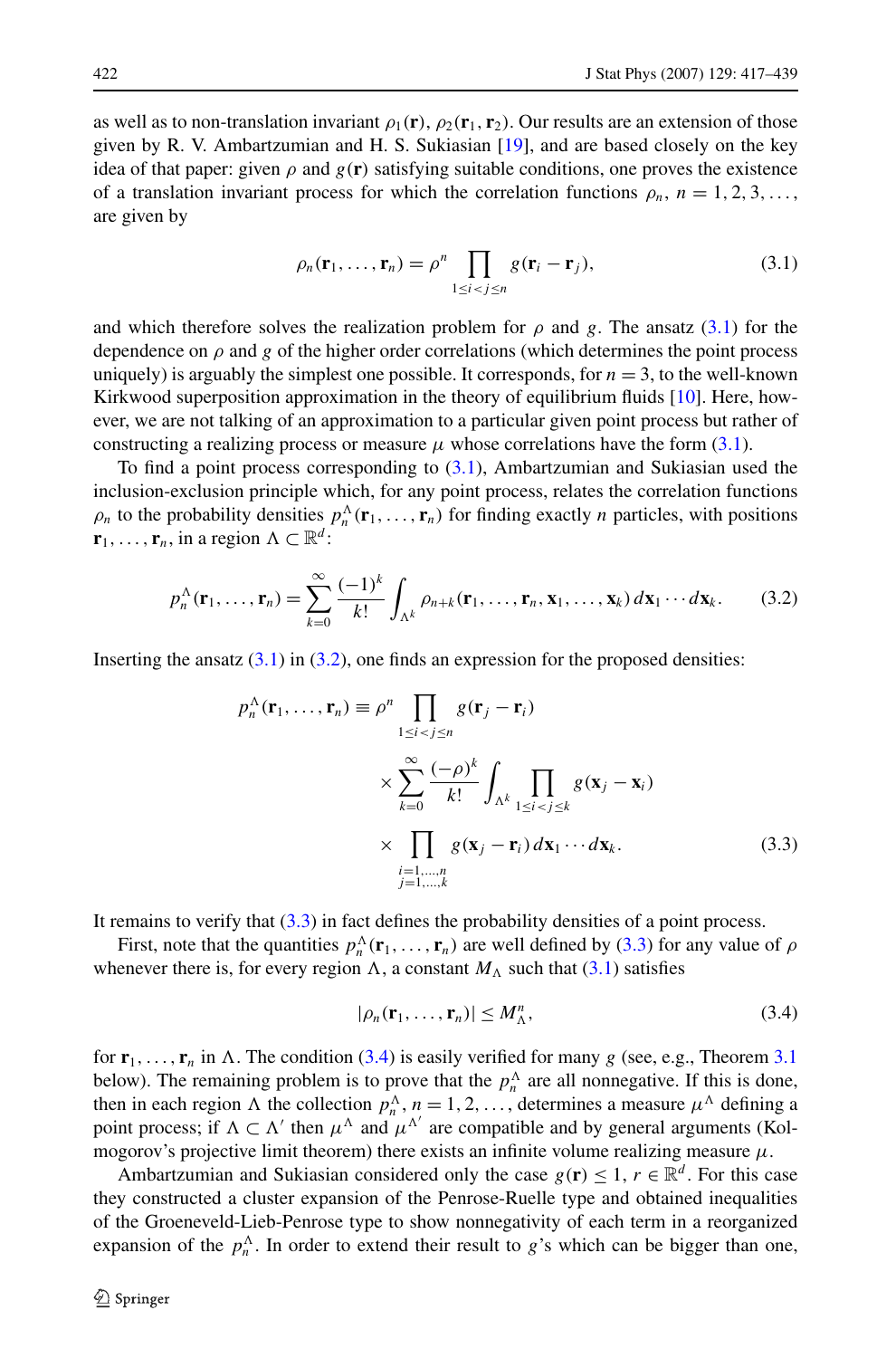<span id="page-6-0"></span>when the cluster expansion is no longer positive term by term, we need to use a different approach. Recall the definition of the standard grand canonical partition function, in the region  $\Lambda$ , of a particle system with fugacity *z*, one-particle potential  $V^{(1)}(\mathbf{y})$ , pair potential *V*(**r**), and inverse temperature  $\beta = 1$  [[22](#page-22-0)]:

$$
\Xi_{\Lambda}(z, V^{(1)}, V) = \sum_{k=0}^{\infty} \frac{z^k}{k!} \int_{\Lambda} \cdots \int_{\Lambda}
$$
  
 
$$
\times \exp\left\{-\left[\sum_{1 \le i \le k} V^{(1)}(\mathbf{y}_i) + \sum_{1 \le i < j \le k} V(\mathbf{y}_i - \mathbf{y}_j)\right]\right\} dy_1 \cdots dy_k. \quad (3.5)
$$

Then ([3.3\)](#page-5-0) takes the form

$$
p_n^{\Lambda}(\mathbf{r}_1,\ldots,\mathbf{r}_n) = \left[\rho^n \prod_{1 \le i < j \le n} g(\mathbf{r}_i - \mathbf{r}_j) \right] \Xi_{\Lambda}(-\rho, V^{(1)}, V),\tag{3.6}
$$

with  $V(\mathbf{r}) = -\log(g(\mathbf{r}))$  and  $V^{(1)}(\mathbf{y}) (= V^{(1)}(\mathbf{y}; \mathbf{r}_1, ..., \mathbf{r}_n)) = \sum_{i=1}^n V(\mathbf{y} - \mathbf{r}_i)$ . Note that in (3.6) the one-particle potential  $V^{(1)}$ , and hence also the partition function  $\mathbb{E}_{\Lambda}(z, V^{(1)}, V)$ , is different for each  $p_n^{\Lambda}(\mathbf{r}_1,\ldots,\mathbf{r}_n)$ , depending explicitly on *n* and on the particle positions  $\mathbf{r}_1, \ldots, \mathbf{r}_n$ . The condition ([3.4\)](#page-5-0) implies that  $\mathbb{E}_{\Lambda}(z, V^{(1)}, V)$  is an entire function of *z*.

Suppose now that  $\log \Xi_{\Lambda}(z, V^{(1)}, V)$  is analytic in *z* in some domain  $\Omega$  containing the origin; then  $\Xi_{\Lambda}(z, V^{(1)}, V)$  can not vanish in  $\Omega$ . In particular, if  $(a, b)$  is the largest interval on the real axis which contains the origin and is contained in  $\Omega$ , then  $\Xi_{\Lambda}(z, V^{(1)}, V) > 0$  for  $a < z < b$ , since  $\Xi_{\Lambda}(0, V^{(1)}, V) = 1$ . We will apply this observation by finding a domain  $\Omega$ —a disk centered at the origin, of radius *R*—such that for all  $\Lambda$ , all *n*, and all **r**<sub>1</sub>*,...,* **r**<sub>*n*</sub>, log  $\mathbb{E}_{\Lambda}(z, V^{(1)}, V)$  is analytic in  $\Omega$ ; then since  $g(\mathbf{r}) \geq 0$ , all  $p_n^{\Lambda}(\mathbf{r}_1, \ldots, \mathbf{r}_n)$  will be nonnegative for  $0 < \rho < R$ .

These considerations lead to our main result. We write

$$
C(g) \equiv \int_{\mathbb{R}^d} |g(\mathbf{x}) - 1| d\mathbf{x}.\tag{3.7}
$$

**Theorem 3.1** *Let g be a non-negative even function on*  $\mathbb{R}^d$ , *and suppose that* (i)  $C(g) < \infty$ *and* (ii) *there exists a constant*  $b, 1 \leq b < \infty$ *, such that for all*  $n \geq 1$ *,* 

$$
\prod_{i=1}^{n} g(\mathbf{x}_0 - \mathbf{x}_i) \leq b \tag{3.8}
$$

whenever  $\mathbf{x}_0, \mathbf{x}_1, ..., \mathbf{x}_n$  satisfy  $\prod_{i < j} g(\mathbf{x}_i - \mathbf{x}_j) > 0$ . Then [\(3.4](#page-5-0)) is satisfied, and  $(\rho, g)$  is *realizable*, *for all ρ satisfying*

$$
0 \le \rho \le (ebC(g))^{-1}.\tag{3.9}
$$

For completeness we state the analogous result on the lattice.

**Theorem 3.2** Let g be an even non-negative function on  $\mathbb{Z}^d$ , and suppose that  $C(g) :=$ **Theorem 3.2** Let g be an even non-negative function on  $\mathbb{Z}^d$ , and suppose that  $C(g) := \sum_{x \in \mathbb{Z}^d} |g(x) - 1| < \infty$ . Let b be a constant, with  $1 \leq b < \infty$ , such that  $\prod_{i=1}^n g(x_i) \leq b$ whenever  $x_1, \ldots, x_n$  satisfy  $\prod_{i < j} g(x_i - x_j) > 0.$  Then  $(\rho, g)$  is realizable for all  $\rho$  satisfying  $0 \leq \rho \leq (ebC(g))^{-1}.$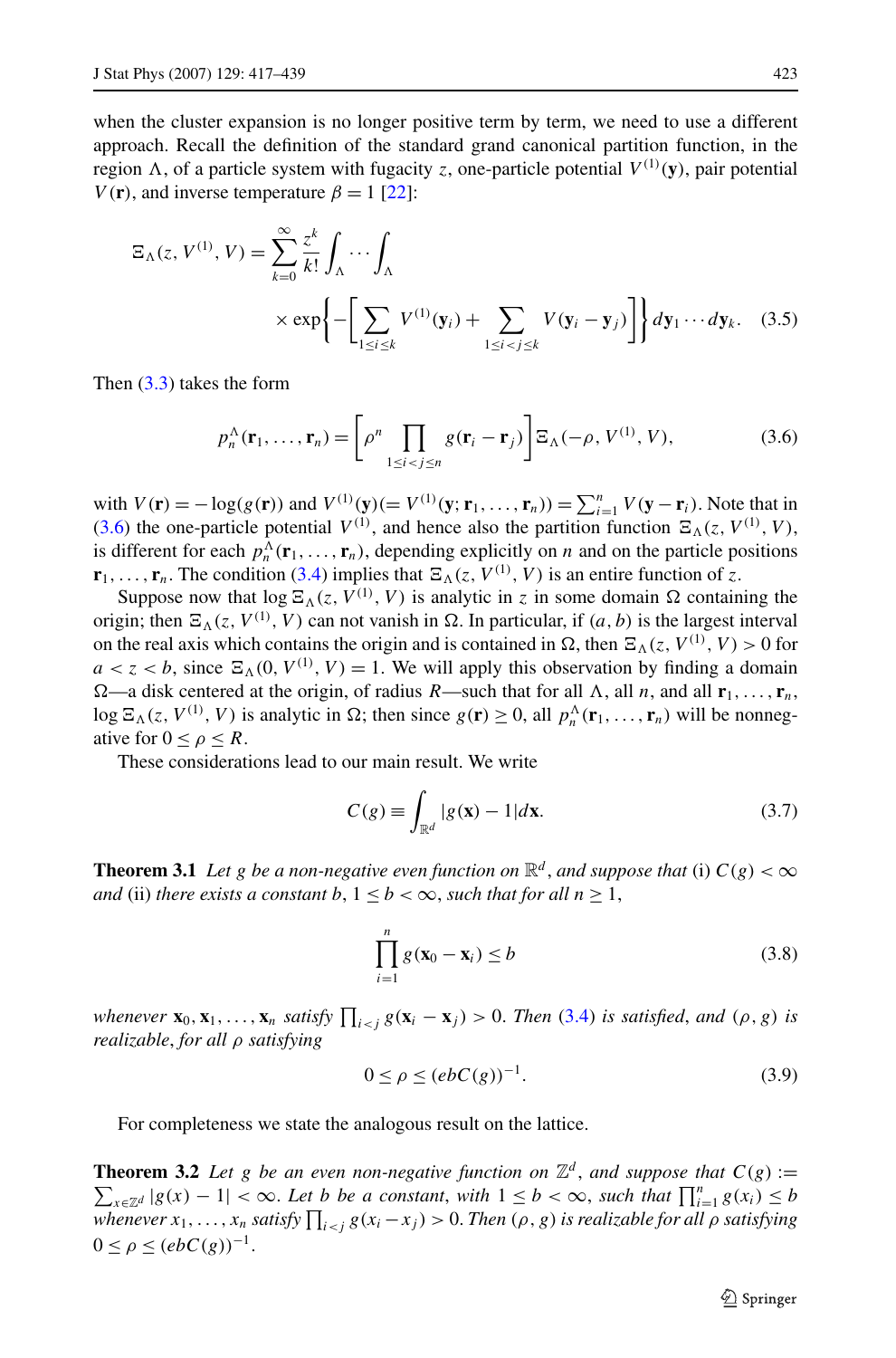#### <span id="page-7-0"></span>*Remark 3.3*

- (a) The fact that [\(3.4\)](#page-5-0) holds under hypothesis (ii) of the theorem, with constant  $M_A = \rho b^{1/2}$ independent of  $\Lambda$ , is immediate. In the language of statistical mechanics, this says that the interaction *V* is *stable*.
- (b) If  $g \le 1$  then hypothesis (ii) holds with  $b = 1$ , and we recover the result of [[19](#page-22-0)].
- (c) Hypothesis (ii) also holds if there exists (I) a  $D > 0$  such that  $g(\mathbf{r}) = 0$  when  $|\mathbf{r}| \leq D$ , and (II) a nonnegative decreasing function  $\psi$  on  $[D, \infty)$ , satisfying  $\int_0^\infty t^{d-1} \psi(t) dt$  <  $\infty$ , such that  $(g(\mathbf{r}) - 1) \leq \psi(|\mathbf{r}|)$  [[22\]](#page-22-0). In the language of statistical mechanics, (I) says that  $V(\mathbf{r})$  has a *hard core*; (II) says that  $V(\mathbf{r})$  is *lower regular* [[28](#page-22-0)]. In this case one easily obtains an explicit possible value for the constant *b*.
- (d) Note that, despite the use of results from equilibrium systems, there is no reason to expect the realizing measure  $\mu$  giving rise to the  $\rho_n$  of [\(3.1](#page-5-0)) to be a Gibbs measure (unless  $g(\mathbf{r}) \equiv 1$ , in which case  $V(\mathbf{r}) = 0$  and  $\mu$  corresponds to a Poisson process).
- (e) Of course, one does not expect the upper bound on  $\rho$  furnished by (3.9) to be optimal, both because of the special nature of the ansatz (3.1) and because the classical arguments underlying the proof of Theorem 3.1 are not guaranteed to yield an optimal radius of convergence. In Appendix [1](#page-15-0) we discuss very briefly the improvement of this upper bound for a particular *g* (see [\(8.1\)](#page-16-0)) provided by recent work [\[29\]](#page-22-0) on pure hard core systems.

*Proof of Theorem [3.1](#page-6-0)* Denote by  $k_m^{\Lambda}$  the *m*th correlation function for a grand canonical ensemble in  $\Lambda$  with pair potential *V*, one-particle potential  $V^{(1)}$ , inverse temperature  $\beta = 1$ , and activity *z*; as for the partition function  $(3.5)$  $(3.5)$  for this system, these correlation functions depend through  $V^{(1)}$  on  $\mathbf{r}_1, \ldots, \mathbf{r}_n$ . By the above remarks it suffices to establish analyticity of  $k_1^{\Lambda}$  in a disk  $|z| < R$  with  $R = (ebC(g))^{-1}$ , because from

$$
\frac{d}{dz}\log(\Xi_{\Lambda}(z, V^{(1)}, V)) = \frac{1}{z} \int_{\Lambda} k_1^{\Lambda}(\mathbf{x}) d\mathbf{x}
$$
\n(3.10)

it follows that  $\log \Xi_{\Lambda}(z, V^{(1)}, V)$  is also analytic in this disk.

To establish the analyticity of  $k_1^{\Lambda}$  we in fact show analyticity of all  $k_m^{\Lambda}$ ; we proceed as in the classical proof, following in particular Sect. 4.2 of [\[22\]](#page-22-0). In this proof the Kirkwood-Salsburg equations for the correlation functions are written in an appropriately chosen Banach space in the form  $k^{\Lambda} = z\psi + zKk^{\Lambda}$  for some operator K and fixed vector  $\psi$ . One shows that  $||z\mathcal{K}|| < 1$  when  $|z| < R$ , so that  $I - z\mathcal{K}$  is then invertible via a power series in *z*, and a unique solution, analytic in *z*, exists. The primary change in the proof required in our case is that one must introduce a dependence of the operator K on the sites  $\mathbf{r}_1, \ldots, \mathbf{r}_n$ . We leave the details to Appendix [2,](#page-19-0) which is probably best read with [[22\]](#page-22-0) in hand.  $\square$ 

We next state a generalization of Theorem [3.1](#page-6-0) to non-translation invariant systems; the proof is omitted. Let  $X \subset \mathbb{R}^d$  be open, and recall the notation  $\rho_2(\mathbf{x}, \mathbf{y}) = \rho_1(\mathbf{x})\rho_1(\mathbf{y})G_2(\mathbf{x}, \mathbf{y})$ of [\(1.7](#page-2-0)).

**Theorem 3.4** *Let*  $\rho_1$  *and*  $G_2$  *be non-negative functions on X and*  $X \times X$ *, respectively, with G*<sub>2</sub> *symmetric*, *and suppose that there exists a constant b*, *with*  $1 \leq b < \infty$ , *such that for all*  $n \geq 1, \prod_{i=1}^{n} G_2(\mathbf{x}_0, \mathbf{x}_i) \leq b$  whenever  $\mathbf{x}_0, \mathbf{x}_1, \ldots, \mathbf{x}_n \in X$  satisfy  $\prod_{i < j} \rho_2(\mathbf{x}_i - \mathbf{x}_j) > 0$ . Then *the pair*  $(\rho_1, \rho_2)$  *is realizable if* 

$$
eb \sup_{\mathbf{x}\in X} \left( \int_X |G_2(\mathbf{x}, \mathbf{y}) - 1| \rho_1(\mathbf{y}) d\mathbf{y} \right) \le 1. \tag{3.11}
$$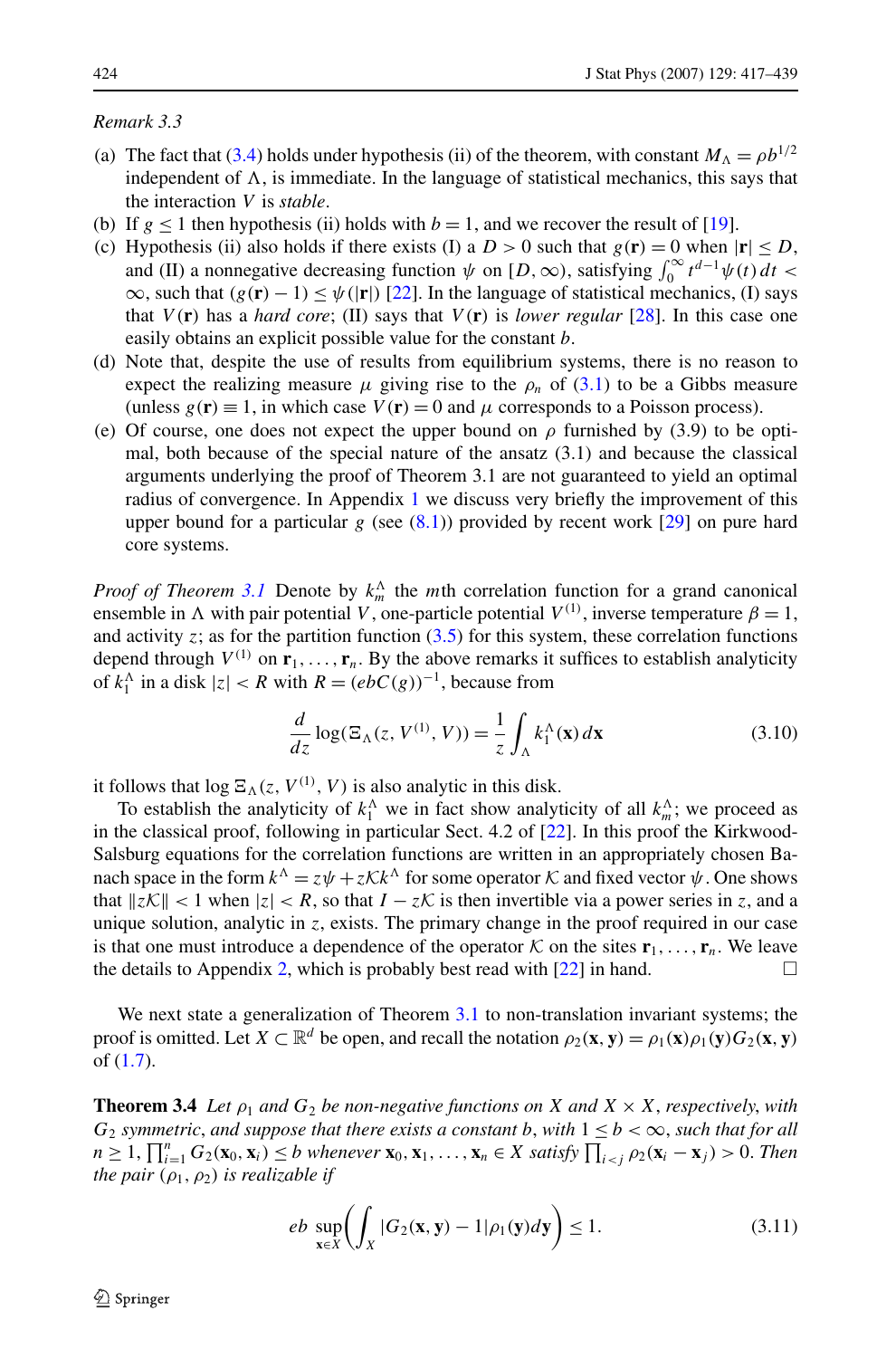### <span id="page-8-0"></span>3.1 Decay of Correlations

We are interested in the decay of the truncated correlation functions  $u_k$  for the realizing measure specified by  $(3.1)$  $(3.1)$ , defined recursively by  $[22]$  $[22]$  $[22]$ 

$$
\rho_n(\mathbf{r}_1, \dots, \mathbf{r}_n) = \sum_{k=1}^n \sum_{\{I_1, \dots, I_k\} \in \mathcal{P}_k(n)} \prod_{j=1}^k u_{|I_j|}((\mathbf{r}_i)_{i \in I_j}),
$$
\n(3.12)

where  $P_k(n)$  denotes the set of all partitions of  $\{1, \ldots, n\}$  in *k* disjoint sets. We consider only the case in which  $X = \mathbb{R}^d$  and  $\rho_1$  and  $\rho_2$  are translation invariant; then  $u_1(\mathbf{r}_1) = \rho$ and  $u_2(\mathbf{r}_1, \mathbf{r}_2) = \rho^2[g(\mathbf{r}_1 - \mathbf{r}_2) - 1]$ . For the correlation functions ([3.1\)](#page-5-0) the corresponding truncated correlation functions have the form

$$
u_n(\mathbf{r}_1,\ldots,\mathbf{r}_n)=\rho^n\sum_{G\in\mathcal{G}_c(n)}\prod_{\{i,j\}\in G}(g(\mathbf{r}_i-\mathbf{r}_j)-1),\qquad(3.13)
$$

with  $G_c(n)$  the set of all connected subgraphs of the complete graph with vertex set {1*,* 2*,...,n*}.

Let  $\mathcal{T}(n)$  denote the set of all undirected trees on  $\{1, \ldots, n\}$ . Then from (3.13) and an estimate of Penrose [\[30\]](#page-22-0).

$$
|u_n(\mathbf{r}_1,\ldots,\mathbf{r}_n)| \le \rho^n b^{n-2} \sum_{T \in \mathcal{T}(n)} \prod_{\{i,j\} \in T} |g(\mathbf{r}_i - \mathbf{r}_j) - 1|, \tag{3.14}
$$

where *b* is defined as in Theorem [3.1](#page-6-0). Using  $|T(n)| = n^{n-2}$  we then obtain the  $L^1$  decay property

$$
\int_{X^n} |u_{n+1}(\mathbf{r}_0, \mathbf{r}_1, \dots, \mathbf{r}_n)| \, d^n \mathbf{r} \le \rho^{n+1} ((n+1)b)^{n-1} C(g)^n. \tag{3.15}
$$

Compare Theorem 4.4.8 of [\[22\]](#page-22-0).

One may also establish a pointwise decay bound: if  $|g(\mathbf{r}) - 1|$  decays polynomially or exponentially, then  $u_n(\mathbf{r}_1, \dots, \mathbf{r}_n)$  also decays polynomially or exponentially, respectively, with max<sub> $1 \leq i < j \leq n$ </sub>  $|\mathbf{r}_i - \mathbf{r}_j|$ . For example, if  $|g(\mathbf{r}) - 1| \leq D_1 e^{-D_2 |\mathbf{r}|}$  for some  $D_1, D_2 > 0$  and all **r**, then

$$
|u_n(\mathbf{r}_1,\ldots,\mathbf{r}_n)| \le (nb)^{n-2} D_1^{n-1} \rho^n e^{-D_2 L},\tag{3.16}
$$

where L is the minimal length of a tree connecting all points  $\mathbf{r}_1, \ldots, \mathbf{r}_n$  and the length of a tree *T* is  $\sum_{\{i,j\} \in T} |\mathbf{r}_i - \mathbf{r}_j|$ .

This decay implies that the realizing measure is mixing and therefore ergodic.

#### **4 Triplet Correlation Function**

We now consider briefly the application of the ideas of Sect. [3](#page-4-0) to the realization problem under the specification of  $\rho_1, \ldots, \rho_k$  for  $k > 2$ . For simplicity we discuss only the case  $k = 3$  and restrict our considerations to translation invariant correlations in  $\mathbb{R}^d$  which have densities with respect to Lebesgue measure. Other cases can be treated analogously. We adopt the notation

$$
\rho_3(\mathbf{x}, \mathbf{y}, \mathbf{z}) = \rho^3 g_3(\mathbf{y} - \mathbf{x}, \mathbf{z} - \mathbf{x})
$$
  
= 
$$
\rho^3 g(\mathbf{y} - \mathbf{x}) g(\mathbf{z} - \mathbf{x}) g(\mathbf{z} - \mathbf{y}) \tilde{g}_3(\mathbf{y} - \mathbf{x}, \mathbf{z} - \mathbf{x});
$$
 (4.1)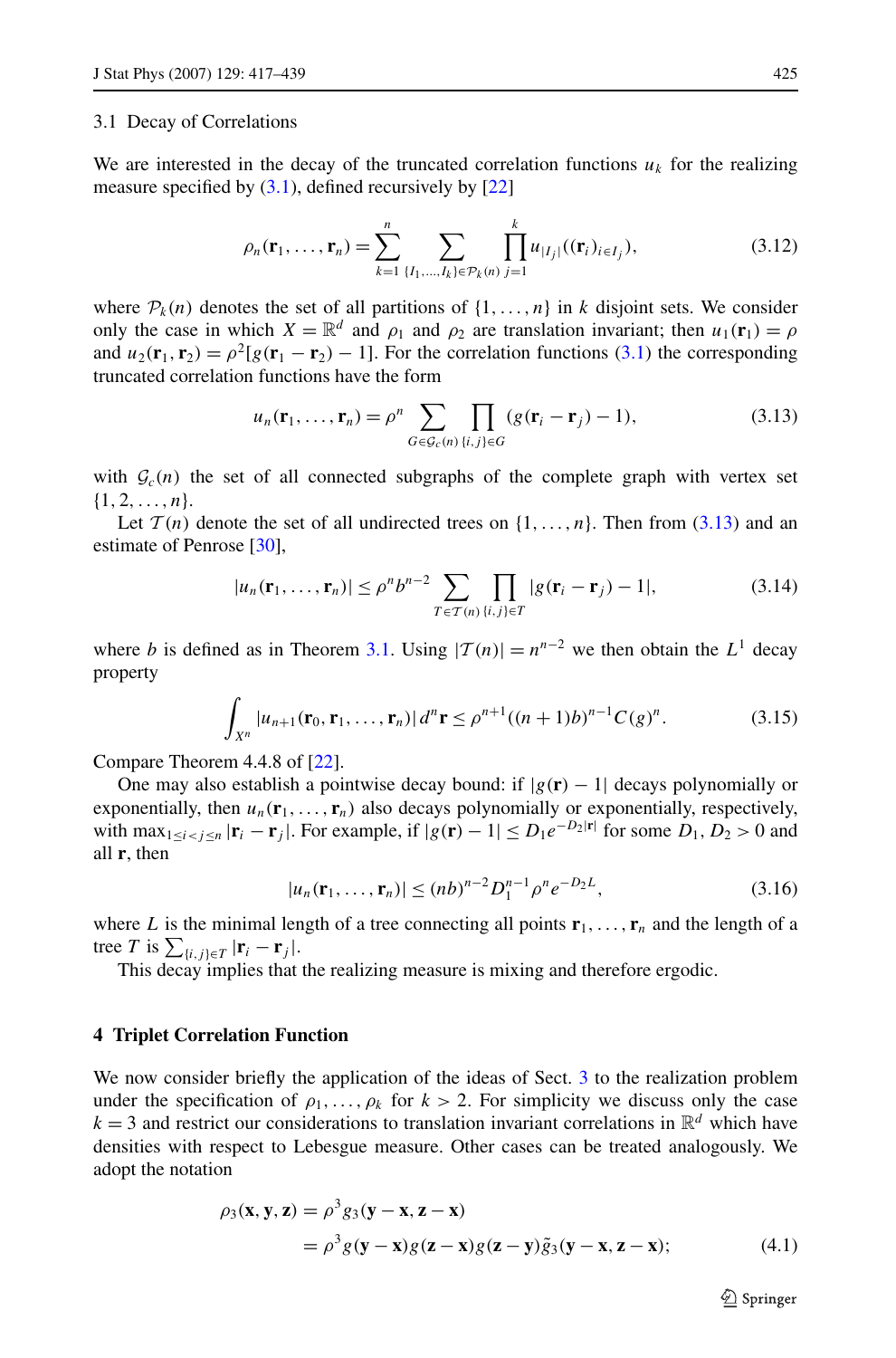<span id="page-9-0"></span>the first equation here is just  $(1.6)$  $(1.6)$ , and the second is justified by the fact that, from the definition ([1.4](#page-1-0)),  $\rho_2$ (**x**, **y**) cannot vanish on a set *S* of positive (Lebesgue) measure unless  $\rho_3$ (**x***,* **y**, **z**) vanishes, for almost all **z**, if (**x***,* **y**)  $\in$  *S*.

In analogy with  $(3.1)$  $(3.1)$  we make now the ansatz

$$
\rho_n(\mathbf{r}_1,\ldots,\mathbf{r}_n) := \rho^n \prod_{1 \le i < j \le n} g(\mathbf{r}_i - \mathbf{r}_j) \prod_{1 \le i < j < k \le n} \tilde{g}_3(\mathbf{r}_k - \mathbf{r}_i, \mathbf{r}_j - \mathbf{r}_i) \tag{4.2}
$$

for the higher correlation functions ( $n \geq 4$ ). As before, the probability densities  $p_n^{\Lambda}$  for the point process defined by (4.2) can be written in terms of the correlations via the inclusion-exclusion principle [\(3.2](#page-5-0)) and thus in terms of a grand-canonical partition function  $\mathbb{E}_{\Lambda}(z, V^{(1)}, V^{(2)}, V^{(3)})$  for a particle system in  $\Lambda$  with fugacity *z*, one particle potential  $V^{(1)}$ , non-translation-invariant pair potential  $V^{(2)}$ , and translation invariant triplet potential  $V^{(3)}$ :

$$
p_n^{\Lambda}(\mathbf{r}_1, \dots, \mathbf{r}_n) = \rho^n \prod_{1 \le i < j \le n} g(\mathbf{r}_j - \mathbf{r}_i) \prod_{1 \le i < j < k \le n} \tilde{g}_3(\mathbf{r}_j - \mathbf{r}_i, \mathbf{r}_k - \mathbf{r}_i) \\
\times \Xi_{\Lambda}(-\rho, V^{(1)}, V^{(2)}, V^{(3)}),\n\tag{4.3}
$$

where

$$
V^{(3)}(\mathbf{x}, \mathbf{y}, \mathbf{z}) := -\ln(\tilde{g}_3(\mathbf{y} - \mathbf{x}, \mathbf{z} - \mathbf{x})),\tag{4.4}
$$

$$
V^{(2)}(\mathbf{x}, \mathbf{y}) := -\ln(g(\mathbf{y} - \mathbf{x})) + \sum_{1 \le i \le n} V^{(3)}(\mathbf{x}, \mathbf{y}, \mathbf{r}_i),
$$
(4.5)

$$
V^{(1)}(\mathbf{x}) := \sum_{1 \le i \le n} V^{(2)}(\mathbf{x} - \mathbf{r}_i) + \sum_{1 \le i < j \le n} V^{(3)}(\mathbf{x}, \mathbf{r}_i, \mathbf{r}_j). \tag{4.6}
$$

In order to proceed as in Sect. [3](#page-4-0) we have to show that there exists a domain for *z*, independent of  $\mathbf{r}_1, \ldots, \mathbf{r}_n$ , in which  $\ln \mathbf{E}_{\Lambda}(z, V^{(1)}, V^{(2)}, V^{(3)})$  is analytic. Now, however, we must work with the cluster expansion for both the pair and the triplet interactions, as in [[31](#page-22-0)]. We give a result in which the hypotheses have been chosen to keep the proof simple and are thus far from optimal. We let  $v_d$  denote the volume of the sphere in  $\mathbb{R}^d$  of diameter 1 and write

$$
C_3(\tilde{g}_3) = \sup_{\mathbf{x}, \mathbf{y} \in \mathbb{R}^d} \max\{ |\tilde{g}_3(\mathbf{x}, \mathbf{y}) - 1|, |\tilde{g}_3(\mathbf{x}, \mathbf{y}) - 1|^{1/3} \}.
$$
 (4.7)

**Proposition 4.1** *Let g and*  $\tilde{g}_3$  *be given, and assume that* (i) *g satisfies the conditions of Remark* [3.3](#page-7-0)(c), *and*  $C(g) < \infty$ ; (ii) *there exists a*  $D_3 > 0$  *such that*  $\tilde{g}_3(\mathbf{x}_2 - \mathbf{x}_1, \mathbf{x}_3 - \mathbf{x}_1) = 1$ *if*  $|\mathbf{x}_i - \mathbf{x}_j| > D_3$  *for some i, j, k, and*  $C_3(\tilde{g}_3) < \infty$ . *Then*  $(\rho, g, \tilde{g}_3)$  *is realizable whenever* 

$$
0 \le \rho \le [ebb_3(1 + bC_3(\tilde{g}_3))^{(3D_3/D)^{2d}}(C(g) + v_d(D_3/2)^d C_3(\tilde{g}_3))]^{-1}, \tag{4.8}
$$

*where b is defined as in Theorem* [3.1](#page-6-0) *and b*<sup>3</sup> *is a constant such that*

$$
\prod_{j=1}^{n} \prod_{i=j+1}^{n} \tilde{g}_3(\mathbf{x}_i - \mathbf{x}_0, \mathbf{x}_j - \mathbf{x}_0) \le b_3
$$
\n(4.9)

*for all n and all*  $\mathbf{x}_0, \mathbf{x}_1, \ldots, \mathbf{x}_n$  *with*  $|\mathbf{x}_i - \mathbf{x}_j| > D$  *for*  $0 \le i < j \le n$ .

 $\mathcal{D}$  Springer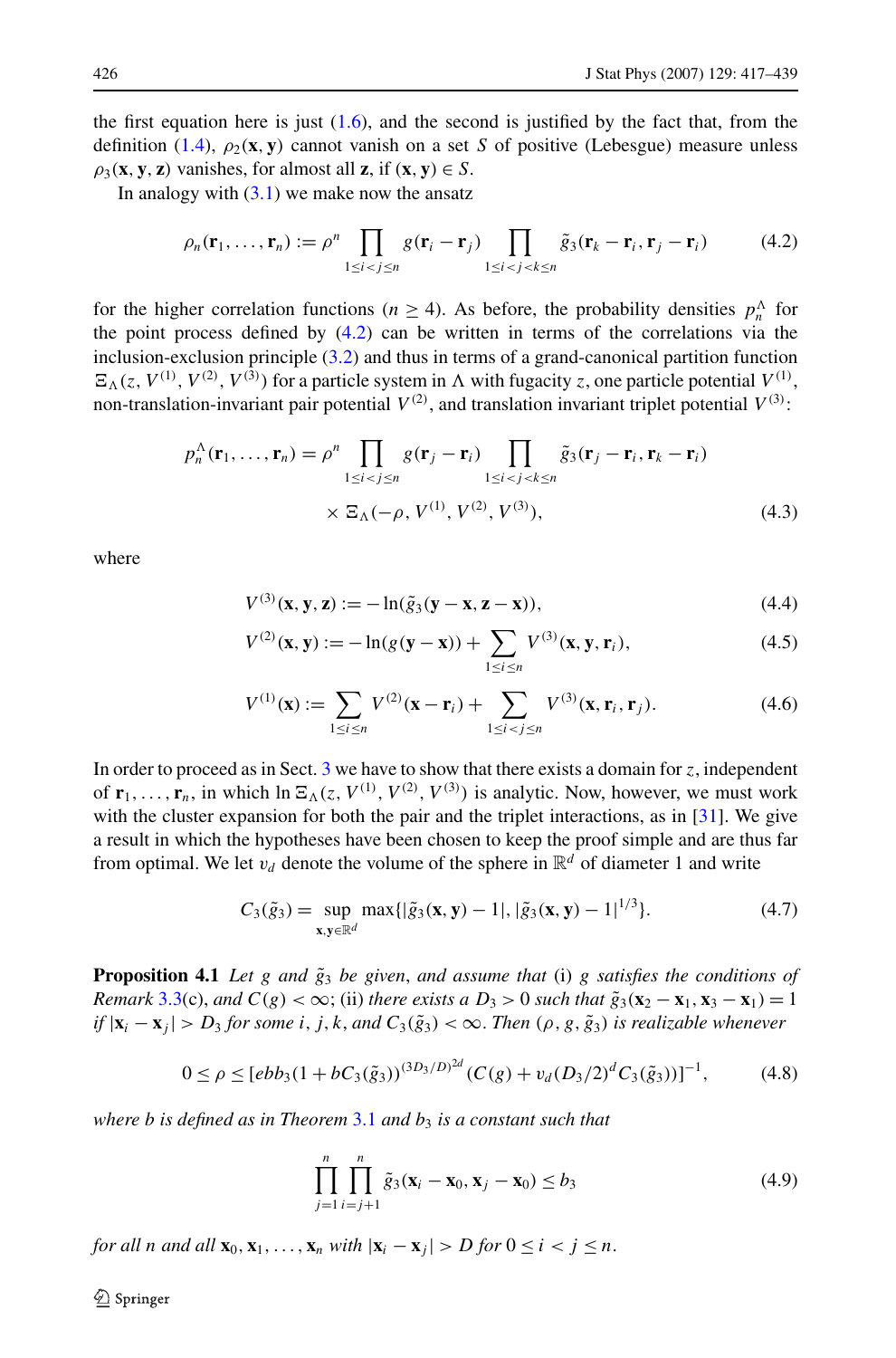# <span id="page-10-0"></span>*Remark 4.2*

- (a) Without loss of generality we may assume that  $D_3 > D$ , since otherwise  $\tilde{g}_3 = 1$  and the proposition reduces to Theorem [3.1](#page-6-0).
- (b) Since there can be at most

$$
N := \left(\frac{2D_3 + D}{D}\right)^d \le \left(\frac{3D_3}{D}\right)^d \tag{4.10}
$$

points within a distance  $D_3$  of  $x_0$ , all separated from  $x_0$  and from each other by a distance at least *D*, we may in particular take

$$
b_3 = (1 + C_3(\tilde{g}_3))^{(3D_3/D)^{2d}}.
$$
\n(4.11)

Note that with this choice the upper bound of ([4.8\)](#page-9-0) converges as  $C_3(\tilde{g}_3) \searrow 0$  to the upper bound of  $(3.9)$ .

*Proof of Theorem [4.1](#page-9-0)* The proof is a fairly straightforward extension of the proof of Theo-rem [3.1.](#page-6-0) We sketch some details in Appendix [2](#page-19-0).

Finally we would like to point out a consequence of Proposition [4.1](#page-9-0) which illustrates the fact that the same (finite) family of correlation functions may be realized by distinct measures, and in fact by mutually singular measures, where two measures are called *mutually singular* if configurations of points typical for one of the realizing point process are atypical for the other one, i.e., if there exists a set of point configurations *A* such that *A* has probability 1 for one measure and probability 0 for the other.

**Corollary 4.3** *Let g be a function fulfilling the conditions of Remark* [3.3\(](#page-7-0)c). *Then for any ρ satisfying the bound* ([3.9\)](#page-6-0) *of Theorem* [3.1](#page-6-0) *with strict inequality there exist uncountably many distinct and in fact mutually singular realizations of (ρ,g) by point processes*.

*Proof* Under the hypotheses one may choose  $\tilde{g}_3$  quite arbitrarily, subject only to a condition that  $C_3(\tilde{g}_3)$  be sufficiently small (how small depends on  $D_3$ ), and still have  $\rho$  satisfy the bound ([4.8](#page-9-0)). Thus there are certainly uncountably many realizations with distinct three point functions. To show that these are mutually singular one first establishes, following the procedure of Sect.. [3.1,](#page-8-0) the decay of the truncated correlation functions for the measure constructed in Proposition [4.1](#page-9-0). A direct consequence of this decay is that the corresponding realizing point process is mixing and therefore ergodic, see e.g. [\[32\]](#page-22-0). Since any two translation invariant ergodic measures are either identical or mutually singular, the result  $\Box$  follows.

#### **5 The Lee-Yang Approach**

While for given  $\rho_i$  we cannot in general improve the region of realizability beyond that described in Sects. [3](#page-4-0) and [4,](#page-8-0) there are special situations in which more can be said. One class of examples is treated in Appendix [1.](#page-15-0) In this section we consider a lattice gas on a countable set *X*, e.g.,  $X = \mathbb{Z}^d$ , with  $G_2(\mathbf{x}, \mathbf{y}) \ge 1$  for  $\mathbf{x}, \mathbf{y} \in X$ ,  $\mathbf{x} \neq \mathbf{y}$ . This enables us to establish realizability using techniques developed for proving the Lee-Yang theorem [[21](#page-22-0)].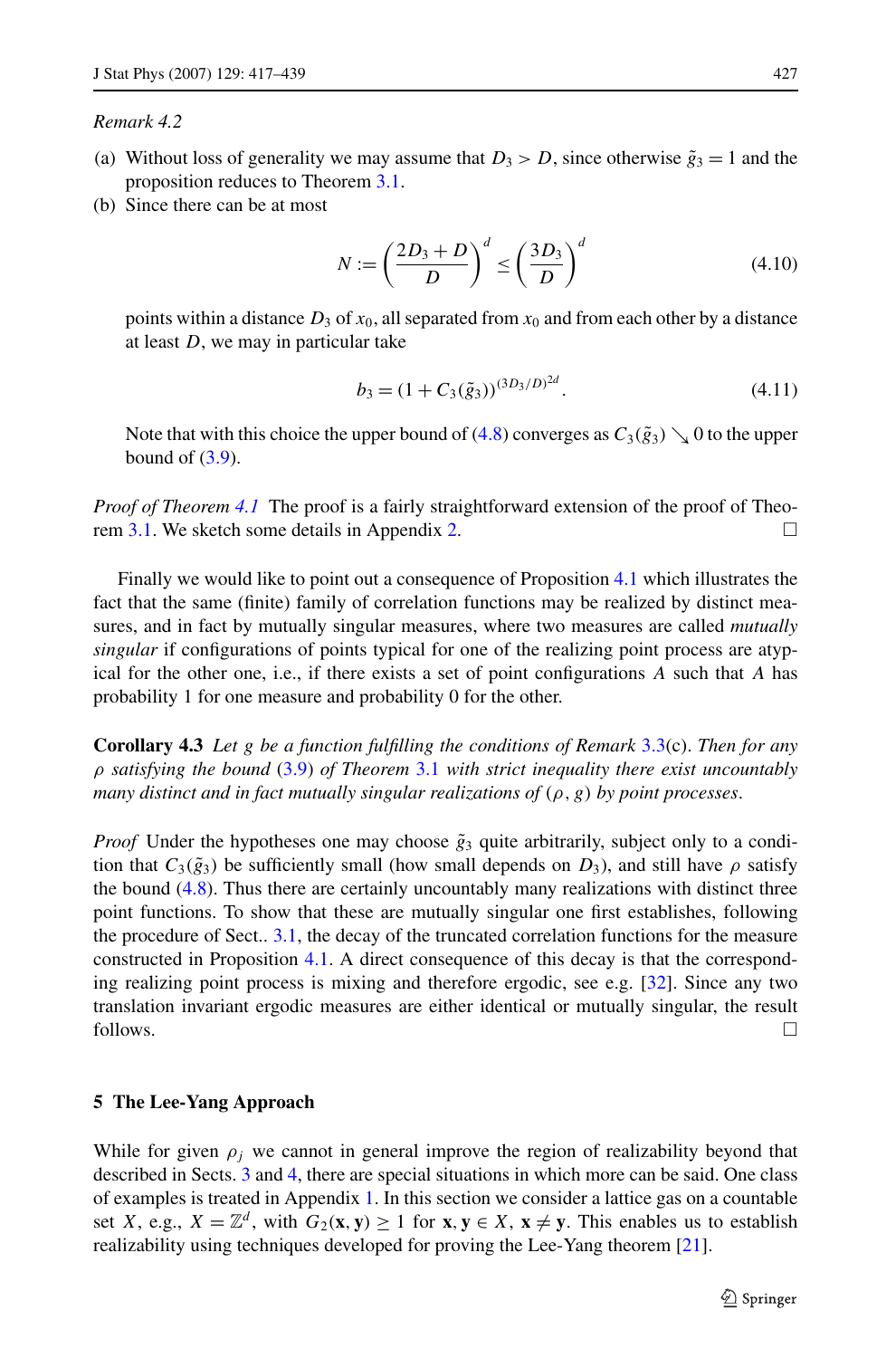<span id="page-11-0"></span>**Theorem 5.1** *Let X be a countable set and suppose that*  $G_2$ (**x***,* **y**)  $\geq$  1 *for all* **x***,* **y**  $\in$  *X with*  $\mathbf{x} \neq \mathbf{y}$  *and that* 

$$
b := \sup_{\mathbf{x} \in X} \prod_{\mathbf{y} \in X \setminus \{\mathbf{x}\}} G_2(\mathbf{x}, \mathbf{y}) < \infty. \tag{5.1}
$$

*Then (ρ,G*2*) is realizable for all*

$$
0 \le \rho \le b^{-1}.\tag{5.2}
$$

The condition (5.2) improves the result of Theorem [3.2](#page-6-0), increasing the upper bound on *ρ* by a factor of  $eC(g)$ , with  $C(g) = \sum_{x \in \mathbb{Z}^d} |g(x) - 1|$  as in that theorem. Note that  $C(g) \ge 1$ since  $g(0) = 0$ .

*Proof* We again use the ansatz ([3.1\)](#page-5-0) for the higher correlation functions. Let  $\Lambda$  be a finite subset of *X*; then (5.1) implies that  $\rho_n$  fulfills the bound [\(3.4\)](#page-5-0) with  $M_\Lambda = \rho b^{1/2}$ . Hence we can write the probability densities  $p_n^{\Lambda}$  in terms of the correlation functions via [\(3.2](#page-5-0)). Since the correlation function  $\rho_{n+k}(\mathbf{r}_1,\ldots,\mathbf{r}_n,\mathbf{x}_1,\ldots,\mathbf{x}_k)$  vanishes when any of its arguments coincide, one can work with the variables  $\xi := {\mathbf{r}_1, \ldots, \mathbf{r}_n}$  and  $\gamma = {\mathbf{x}_1, \ldots, \mathbf{x}_k}$ , where  $\xi$  and *γ* vary over all finite subsets of  $\Lambda$  with  $\gamma \cap \xi = \emptyset$ . Then ([3.2](#page-5-0)) may be written in terms of  $\gamma$ and  $\xi$  as  $p_n^{\Lambda}(\xi) = \rho_n(\xi) \Xi_n^{\Lambda}(\xi)$ , where

$$
\Xi_n^{\Lambda}(\xi) = \sum_{\gamma \subset \Lambda \setminus \xi} (-\rho)^{|\gamma|} \prod_{\substack{\mathbf{y} \in \gamma \\ \mathbf{x} \in \gamma \setminus \{\mathbf{y}\}}} G_2(\mathbf{x}, \mathbf{y})^{1/2} \prod_{\substack{\mathbf{r} \in \xi \\ \mathbf{y} \in \gamma}} G_2(\mathbf{r}, \mathbf{y}) \tag{5.3}
$$

(compare [\(3.5](#page-6-0)), [\(3.6](#page-6-0))). As before the main problem is to verify that  $p_n^{\Lambda} \ge 0$ . To apply techniques used for the Lee-Yang theorem we write  $p_n^{\Lambda}$  in terms of the set  $\sigma = (\Lambda \setminus \xi) \setminus \gamma$  of empty sites rather than in terms of *γ*. Writing  $\tilde{\Lambda} := \Lambda \setminus \xi$  we obtain

$$
\Xi_n^{\Lambda}(\xi) = (-\rho)^{|\tilde{\Lambda}|} \prod_{\mathbf{y} \in \tilde{\Lambda}} \left( \prod_{\mathbf{r} \in \xi} G_2(\mathbf{r}, \mathbf{y}) \prod_{\mathbf{x} \in \tilde{\Lambda} \setminus \{\mathbf{y}\}} G_2(\mathbf{x}, \mathbf{y})^{1/2} \right)
$$
  
 
$$
\times \sum_{\sigma \subset \tilde{\Lambda}} \prod_{\mathbf{y} \in \sigma} \left( -\rho^{-1} \prod_{\mathbf{r} \in \xi} G_2(\mathbf{r}, \mathbf{y})^{-1} \prod_{\mathbf{x} \in \tilde{\Lambda} \setminus \{\mathbf{y}\}} G_2(\mathbf{x}, \mathbf{y})^{-1/2} \prod_{\mathbf{x} \in \tilde{\Lambda} \setminus \sigma} G_2(\mathbf{x}, \mathbf{y})^{-1/2} \right). \tag{5.4}
$$

Clearly the prefactor here is non-negative in general and is positive for  $\rho > 0$ . To prove that the sum is non-negative we rewrite it in the form

$$
\sum_{\sigma \subset \tilde{\Lambda}} \prod_{\mathbf{y} \in \sigma} \left( z_{\mathbf{y}} \prod_{\mathbf{x} \in \tilde{\Lambda} \setminus \sigma} A_{\mathbf{r},\mathbf{y}} \right), \tag{5.5}
$$

where

$$
z_{\mathbf{y}} := -\rho^{-1} \prod_{\mathbf{r} \in \xi} G_2(\mathbf{r}, \mathbf{y})^{-1} \prod_{\mathbf{x} \in \tilde{\Lambda} \setminus \{\mathbf{y}\}} G_2(\mathbf{x}, \mathbf{y})^{-1/2},
$$
(5.6)

$$
A_{\mathbf{x},\mathbf{y}} := G_2(\mathbf{x}, \mathbf{y})^{-1/2}.
$$
 (5.7)

Note that from  $G_2$ (**x**, **y**) ≥ 1 for  $\mathbf{x} \neq \mathbf{y}$  it follows that  $-1 \leq A_{\mathbf{x},\mathbf{y}} \leq 1$ . Then Proposition 5.1.1. of [\[22\]](#page-22-0) implies that (5.5) is not zero if  $|z_y| > 1$  for all  $y \in \Lambda \setminus \xi$ .  $|z_y|$  can be bounded below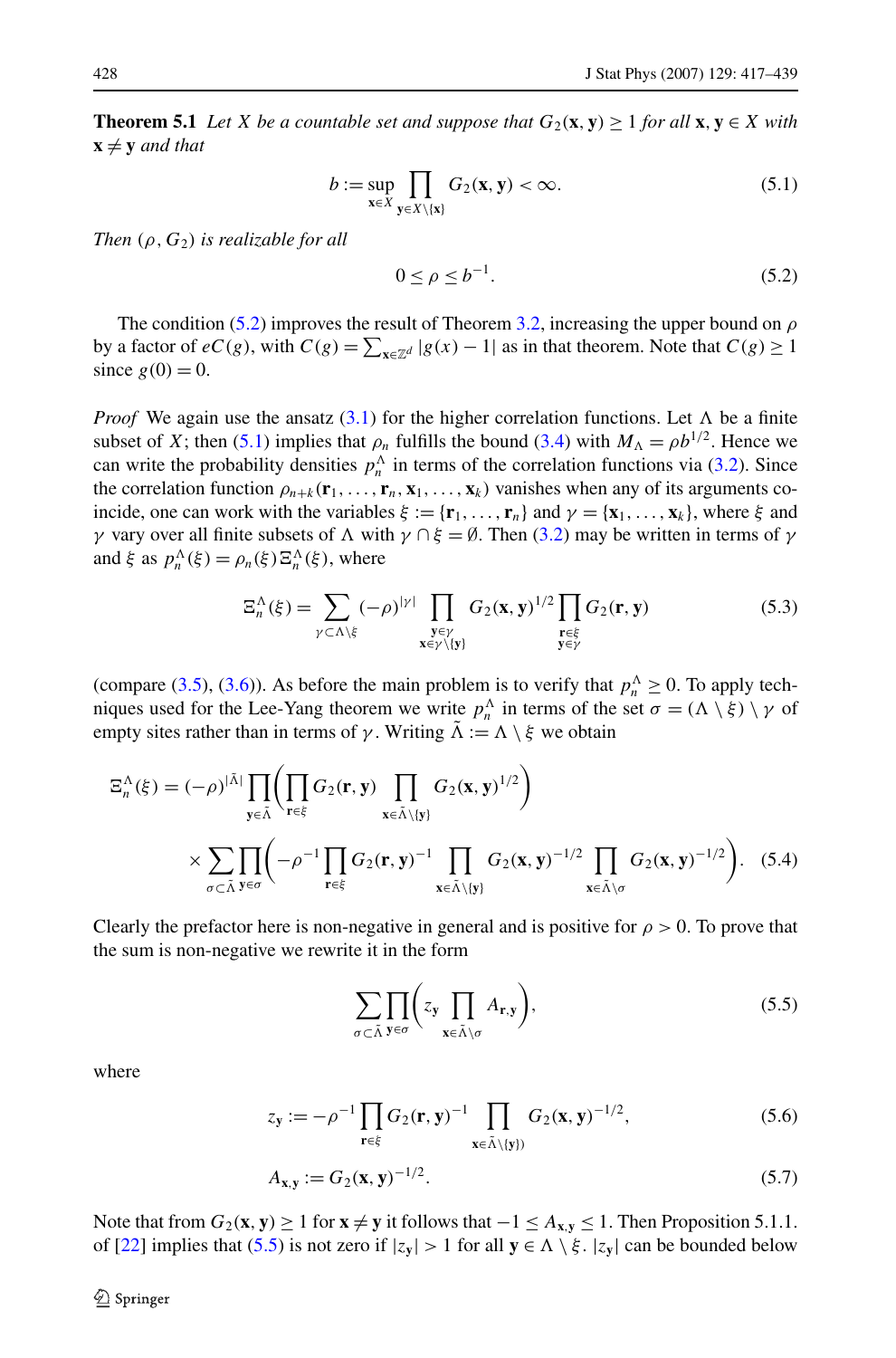<span id="page-12-0"></span>by  $\rho^{-1} \prod_{\mathbf{x} \in \Lambda \setminus \{\mathbf{y}\}} G_2(\mathbf{x}, \mathbf{y})^{-1} \geq (\rho b)^{-1}$ . We have thus shown that  $\Xi_n^{\Lambda}(\xi)$  has no zeros for  $0 < \rho < 1/b$ . But  $\Xi_n^{\Lambda}(\xi) = 1$  for  $\rho = 0$ , so that  $\Xi_n^{\Lambda}(\xi)$  and hence  $p_n^{\Lambda}(\xi)$  is non-negative for all  $0 \leq \rho \leq 1/b$ .

# **6 Gibbsian Measures**

In this section we ask whether a specified set of correlation functions  $\rho_j$ ,  $j = 1, \ldots, k$ , which can be realized by at least one point process, can also be realized by a Gibbs measure involving at most *k*-particle potentials. Here we will first consider this problem for the case in which our system lives on a finite set  $\Lambda$ , e.g., a subset of the lattice. On a finite set every measure is Gibbsian in a general sense, so the important restriction is to be Gibbsian for a set of potentials involving at most *k* particles: we will say that a measure *ν* on  $\{0, 1\}^{\Lambda}$  is *k-Gibbsian* if it has the form

$$
\nu(\eta) = Z^{-1} \exp\bigg\{-\sum_{j=1}^k \sum_{\mathbf{x}_1 \neq \mathbf{x}_2 \neq \dots \neq \mathbf{x}_j \in \Lambda} \phi^{(j)}(\mathbf{x}_1, \dots, \mathbf{x}_j) \eta(\mathbf{x}_1) \dots \eta(\mathbf{x}_j)\bigg\},
$$
(6.1)

where  $\eta \in \{0, 1\}^{\Lambda}$ , *Z* is a normalization constant, and  $-\infty < \phi^{(j)} \leq \infty$ .

As in ([1.7](#page-2-0)) we write, for  $j = 2, \ldots, k$ ,

$$
\rho_j(\mathbf{x}_1,\ldots,\mathbf{x}_j) = \prod_{i=1}^j \rho_1(\mathbf{x}_i) G_j(\mathbf{x}_1,\ldots,\mathbf{x}_j), \quad \mathbf{x}_1,\ldots,\mathbf{x}_j \in \Lambda,
$$
\n(6.2)

and again think in terms of specifying the  $G_j$ ,  $j = 2, ..., k$ , and asking for what densities  $\rho_1(\mathbf{x})$  the correlations (6.2) may be realized by a *k*-Gibbs measure. We will prove that this is possible whenever  $\rho_1(\mathbf{x})$  satisfies  $\rho_1(\mathbf{x}) < \overline{\rho}_1(\mathbf{x})$  for all  $\mathbf{x} \in \Lambda$ , with equality allowed if  $\bar{\rho}_1(\mathbf{x}) = 0$ , for some  $\bar{\rho}_1$  with the property that  $\bar{\rho}_1$  and the  $G_i$ ,  $j = 2, ..., k$ , are realizable. The proof is presented only for  $k = 2$ , but the result could easily be extended to general k.

The key ingredient in the argument is the fact that Gibbs measures are those which maximize the Gibbs-Shannon entropy of the measure  $\mu$ ,

$$
S(\mu) \equiv -\sum_{\underline{\eta}} \mu(\underline{\eta}) \log \mu(\underline{\eta})
$$
\n(6.3)

subject to some specified constraints [\[22\]](#page-22-0). In particular, if one can use the method of Lagrange multipliers to find a measure which maximizes the entropy, subject to the constraint of a given  $\rho_1$  and  $\rho_2$ , then the maximizing measure will be 2-Gibbsian and the Lagrange multipliers obtained in this way will be the desired one body and pair potentials [[33](#page-22-0)]. Here we verify that if  $\rho_1(\mathbf{x}) < \overline{\rho}_1(\mathbf{x})$  (with equality allowed if  $\overline{\rho}_1(\mathbf{x}) = 0$ , as described above) then the method of Lagrange multipliers will indeed apply.

**Theorem 6.1** *Suppose that the pair*  $(\bar{\rho}_1, G_2)$  *is realizable on*  $\Lambda$ *. If*  $\rho_1$  *satisfies*  $0 \le \rho_1(\mathbf{x}) \le$  $\bar{\rho}_1(\mathbf{x})$  for all  $\mathbf{x} \in \Lambda$ , with  $\rho_1(\mathbf{x}) < \bar{\rho}_1(\mathbf{x})$  unless  $\bar{\rho}_1(\mathbf{x}) = 0$ , then  $(\rho_1, G_2)$  is realizable *by a* 2*-Gibbsian measure ν for some uniquely determined potentials φ(*1*) (***x***)*, **x** ∈ *and*  $\phi^{(2)}(x, y)$ ,  $x, y \in \Lambda$ ,  $x \neq y$ . Moreover, *v* maximizes the Gibbs-Shannon entropy (6.3) over all *measures*  $\mu$  *realizing*  $(\rho_1, G_2)$ .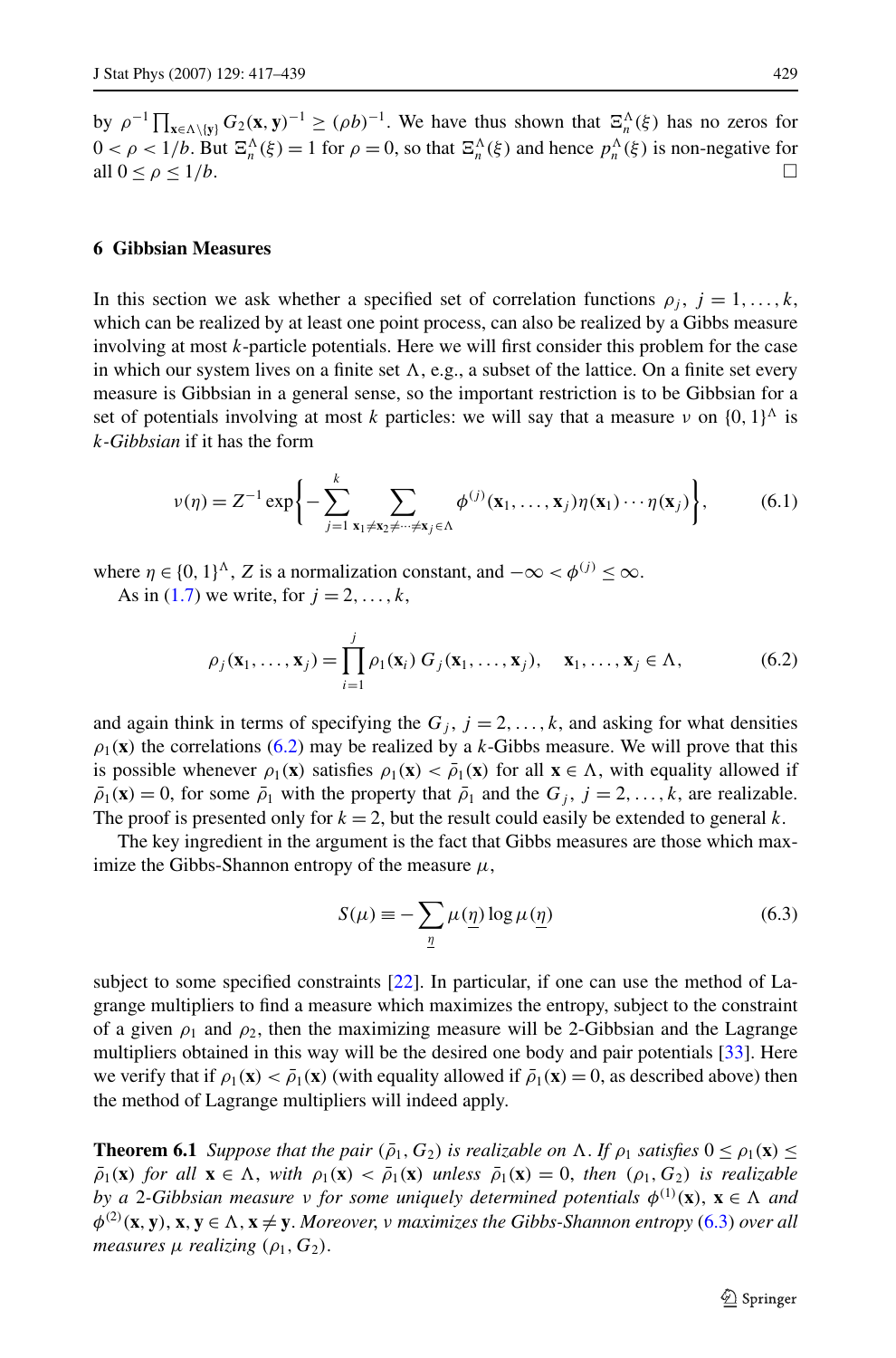<span id="page-13-0"></span>*Proof* We begin with a preliminary remark. Suppose that we have verified the theorem in the case in which all  $\rho_1(\mathbf{x})$  (and hence also all  $\bar{\rho}_1(\mathbf{x})$ ) are strictly positive. Then the case in which, say,  $\rho_1(\mathbf{x}) = 0$  for  $\mathbf{x} \in \Lambda' \subset \Lambda$ , is a direct corollary: we obtain immediately a 2-Gibbsian measure on  $\{0, 1\}^{\Lambda \setminus \Lambda'}$  realizing the correlations there, and then take  $\phi^{(1)}(\mathbf{x}) = \infty$ for  $\mathbf{x} \in \Lambda'$ . Similarly, if  $G_2(\mathbf{x}, \mathbf{y}) = 0$  for some pair of sites  $\mathbf{x}, \mathbf{y} \in \Lambda$ ,  $\mathbf{x} \neq \mathbf{y}$ , with  $\rho_1(\mathbf{x})$  and  $\rho_1(\mathbf{y})$  nonzero, then we set  $\phi^{(2)}(\mathbf{x}, \mathbf{y}) = \infty$ , which guarantees that if *v* is given by ([6.1\)](#page-12-0) then  $\nu(\eta) = 0$  whenever  $\eta(\mathbf{x}) = \eta(\mathbf{y}) = 1$ . Thus in the remainder of the proof we will assume that  $\rho_1(\mathbf{x}) > 0$  for all  $\mathbf{x} \in \Lambda$  and prove the existence of a realizing measure *ν*, of the form ([6.1](#page-12-0)) with *finite* potentials and with  $k = 2$ , on the set of configurations

$$
\mathcal{C}_{G_2} := \{ \eta \mid \eta(\mathbf{x})\eta(\mathbf{y}) = 0 \text{ if } G_2(\mathbf{x}, \mathbf{y}) = 0, \mathbf{x} \neq \mathbf{y} \}. \tag{6.4}
$$

We now turn to the main body of the proof. For any  $\eta$  we let  $|\eta| = \sum_{x \in \Lambda} \eta(x)$  be the number of particles in the configuration  $\eta$ . We first show that there exists a measure  $\mu^*$ realizing  $(\rho_1, G_2)$  for which  $\mu^*(\eta) > 0$  whenever  $\eta \in C_G$ , and  $|\eta| \leq 2$ . By hypothesis there exists a measure  $\bar{\mu}$  realizing  $(\bar{\rho}_1, G_2)$  $(\bar{\rho}_1, G_2)$  $(\bar{\rho}_1, G_2)$ . We may thin this measure as in Sect. 1, deleting a particle at the site **x** with probability  $1 - \rho_1(\mathbf{x})/\overline{\rho}_1(\mathbf{x})$ , independently for each site, to obtain a measure  $\mu^*$  realizing  $(\rho_1, G_2)$ . Now we observe that if  $\eta \in C_G$  and  $|\eta| \leq 2$  then  $\mu^*(\eta) > 0$ . For example, if  $|\eta| = 2$  with  $\eta(\mathbf{x}) = \eta(\mathbf{y}) = 1$  for  $\mathbf{x} \neq \mathbf{y}$ , then  $G_2(\mathbf{x}, \mathbf{y}) > 0$  by (6.4) and hence, since  $\bar{\mu}$  realizes  $(\bar{\rho}_1, G_2)$ ,  $\bar{\mu}(\tilde{\eta}) > 0$  at least for one  $\tilde{\eta}$  with  $\tilde{\eta}(\mathbf{x}) = \tilde{\eta}(\mathbf{y}) = 1$ , and there is a positive probability that  $\eta$  will result from  $\tilde{\eta}$  applying the thinning process.

Next we construct a measure  $\hat{\mu}$  realizing  $(\rho_1, G_2)$  for which  $\hat{\mu}(\eta) > 0$  for all  $\eta \in C_G$ . We first fix  $\epsilon > 0$  and for  $|\eta| > 2$  define  $\hat{\mu}(\eta) = \mu^*(\eta) + \epsilon$ . Now the condition that  $\hat{\mu}$  realize  $(\rho_1, G_2)$  is that

$$
\sum_{\eta \in C_{G_2}} \hat{\mu}(\eta) = 1,\tag{6.5}
$$

$$
\sum_{\eta \in C_{G_2}} \eta(\mathbf{x}) \hat{\mu}(\eta) = \rho_1(\mathbf{x}), \quad \mathbf{x} \in \Lambda,
$$
\n(6.6)

$$
\sum_{\eta \in C_{G_2}} \eta(\mathbf{x}) \eta(\mathbf{y}) \hat{\mu}(\eta) = \rho_1(\mathbf{x}) \rho_1(\mathbf{y}) G_2(\mathbf{x}, \mathbf{y}), \quad \mathbf{x}, \mathbf{y} \in \Lambda, \mathbf{x} \neq \mathbf{y}.
$$
 (6.7)

Equations  $(6.5–6.7)$  may be regarded as a system of linear equations for the (as yet) undefined  $\hat{\mu}(\eta)$ ,  $|\eta| \leq 2$ ; note that the number of these unknowns is the same as the number of equations. The coefficient matrix in this system is (after an appropriate ordering of the  $\eta$ ,  $|\eta|$  < 2) upper triangular, with unit diagonal; thus these equations can be solved uniquely for the  $\hat{\mu}(\eta)$ ,  $|\eta| \leq 2$ , in terms of these given  $\hat{\mu}(\eta)$ ,  $|\eta| > 2$ . The resulting  $\hat{\mu}$  will differ from  $\mu^*$  by a perturbation of order  $\epsilon$ ; in particular, since  $\mu^*(\eta) > 0$  for  $|\eta| \leq 2$ , we can by choice of  $\epsilon$  guarantee that also  $\hat{\mu}(\eta) > 0$  for  $|\eta| \le 2$ . But  $\hat{\mu}(\eta) > 0$  for  $|\eta| > 2$  by construction, so that  $\hat{\mu}$  has the desired properties.

Finally we show that the Gibbsian measure we seek is the measure which maximizes  $S(\mu)$  (see [\(6.3\)](#page-12-0)) among all measures realizing  $(\rho_1, G_2)$ . Let *ν* be such a maximizer; *ν* is unique by the strict concavity of *S*. We first observe that *ν* must lie in the interior of  $\mathcal{C}_G$ <sub>2</sub>, i.e., that  $v(\eta) > 0$  for all  $\eta \in C_G$ ; otherwise define  $v_t = (1 - t)v + t\hat{v}$  and note that then

$$
\left. \frac{d}{dt} S(v_t) \right|_{t=0} = -\sum_{\eta \in C_{G_2}} \log \nu(\eta) = \infty, \tag{6.8}
$$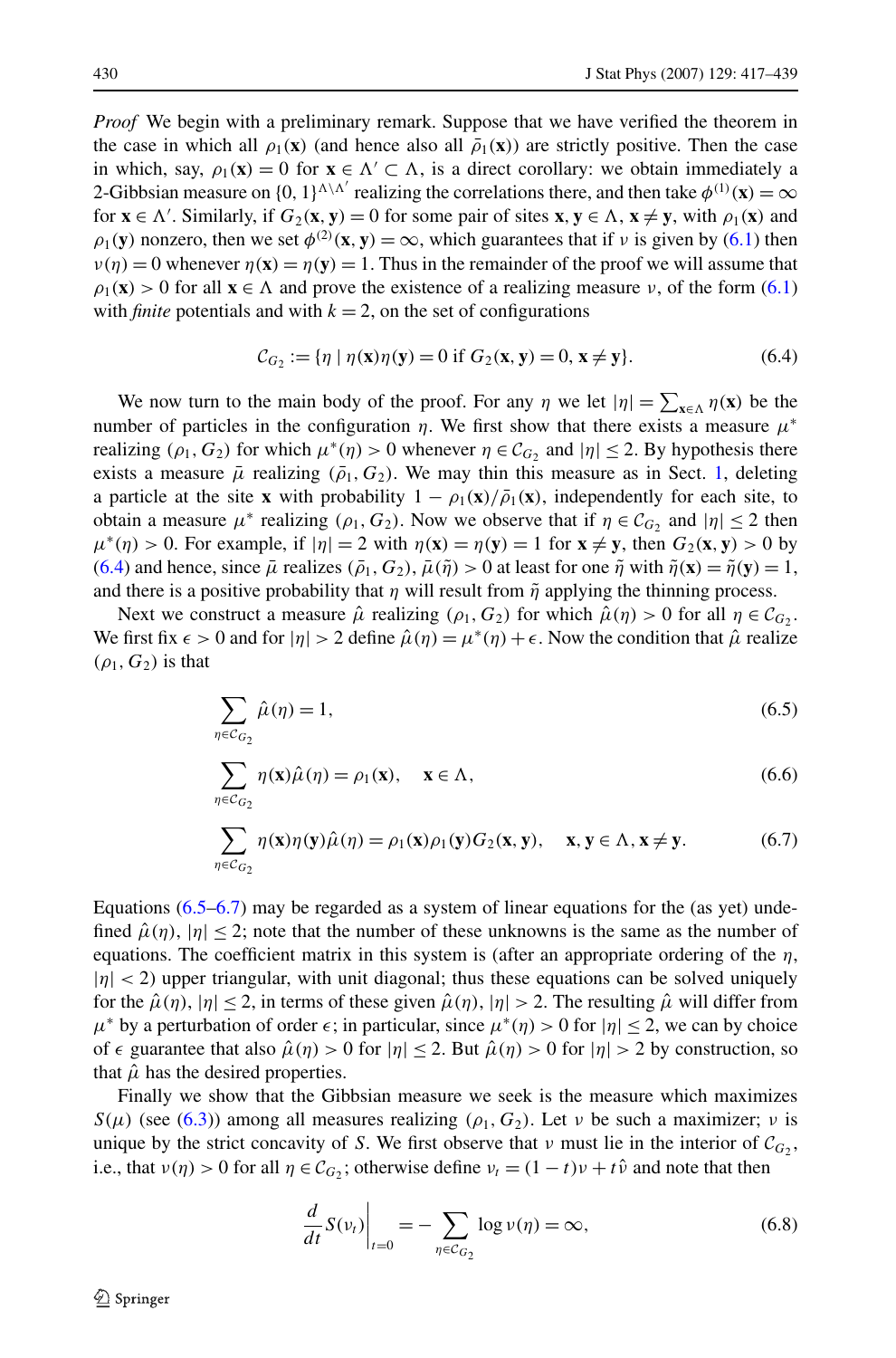so that  $S(\nu) > S(\nu)$  for some  $t > 0$  and  $\nu$  cannot maximize *S*. Hence  $\nu$  may be obtained by the method of Lagrange multipliers, with  $(6.5-6.7)$  $(6.5-6.7)$  $(6.5-6.7)$  (written for *ν* rather than  $\hat{\mu}$ ) as constraints. A simple computation shows that the  $v(\eta)$  then have the form ([6.1](#page-12-0)) with  $k = 2$ , where the  $\phi^{(1)}(x)$  and  $\phi^{(2)}(x, y)$  are the Lagrange multipliers associated with [\(6.6](#page-13-0)) and [\(6.7](#page-13-0)), respectively (the multiplier for ([6.5\)](#page-13-0) is related to the factor *Z*).

To verify uniqueness of the potentials, note that any 2-Gibbsian measure realizing  $(\rho_1, G_2)$  with, say, potentials  $\psi^{(1)}$  and  $\psi^{(2)}$ , must satisfy the Lagrange multiplier equations with these potentials as multipliers and is hence an extremum of the entropy. From the uniqueness of the extremum and the non-degeneracy of the constraint equations  $(6.5–6.7)$  $(6.5–6.7)$  $(6.5–6.7)$  it follows that these multipliers are uniquely defined, i.e., that  $\psi^{(1)} = \phi^{(1)}$  and  $\psi^{(2)} = \phi^{(2)}$ .  $\Box$ 

# 6.1 Infinite Volume

It is natural to ask if there exists an analogue of Theorem [6.1](#page-12-0) for an infinite lattice, such as  $\mathbb{Z}^d$ , for example when the given correlation functions are defined from the beginning on  $\mathbb{Z}^d$  as translation invariant quantities, i.e.,  $\rho_1(\mathbf{x}) = \rho$ ,  $G_2(\mathbf{x}, \mathbf{y}) = g(\mathbf{y} - \mathbf{x})$  as in ([1.5\)](#page-2-0), ([1.6\)](#page-2-0); on  $\mathbb{Z}^d$  we will call a measure 2-Gibbsian if it satisfies the DLR equations for an interaction with only one and two body potentials. Results in this direction are due to L. Koralov [[34](#page-22-0), [35\]](#page-22-0). Using cluster expansion techniques, he has established the existence of infinitevolume 2-Gibbsian measures, in both the lattice and continuum cases, for  $k = 2$ ,  $\rho$  small,  $g$ sufficiently close to 1, and, in the continuum case, for  $g(\mathbf{r}) = 0$  for  $|\mathbf{r}|$  sufficiently small; for example, on the lattice the condition on *g* is that  $\sum_{\mathbf{r}\neq 0} |g(\mathbf{r}) - 1| \leq 1$ .

An attractive alternative approach would be to apply Theorem [6.1](#page-12-0) in large boxes  $\Lambda \subset \mathbb{Z}^d$ to obtain potentials  $\phi_{\Lambda}^{(1)}(\mathbf{x})$  and  $\phi_{\Lambda}^{(2)}(\mathbf{x}, \mathbf{y})$ ,  $\mathbf{x}, \mathbf{y} \in \Lambda$ , realizing  $(\rho, g)$  in  $\Lambda$ , and then to show that under suitable restrictions on  $\rho$  and  $g$  the  $\Lambda \nearrow \mathbb{Z}^d$  limits of these potentials exist and are summable and translation invariant. We do not know how to carry out such a program, as we have no control on the behavior of the  $\phi_{\Lambda}$  as  $\Lambda$  changes. In fact we do not know if the 2-Gibbsian measures  $v_{\Lambda}$  realizing  $(\rho, g)$  in  $\Lambda$  converge as  $\Lambda \nearrow \mathbb{Z}^d$  to any measure *ν* on  $\mathbb{Z}^d$ . Any sequence of such measures must have a (weakly) convergent subsequence, however, by compactness, and the limiting measure *ν* will realize the translation invariant  $(\rho, g)$  on  $\mathbb{Z}^d$ . In [[36](#page-22-0)] we showed that any such realizing measure which is translation invariant and Gibbsian, with summable potentials, is necessarily a 2-Gibbsian measure with uniquely determined potentials which maximizes the entropy density among all realizing translation invariant measures.

It follows from the above that if there is in fact a translation invariant entropy maximizing 2-Gibbsian measure *ν* on  $\mathbb{Z}^d$ , realizing  $(\rho, g)$ , with summable translation invariant potentials  $\psi^{(1)}$  and  $\psi^{(2)}(\mathbf{x}-\mathbf{y})$  ( $\psi^{(1)}$  is just the chemical potential), then the conditional measure *ν*( $\cdot$ |*η*<sub>Λ</sub>*c*) on Λ, for a specified configuration *η*<sub>Λ</sub>*c* on  $\mathbb{Z}^d \setminus \Lambda$ , will be the 2-Gibbsian measure which maximizes the entropy for  $(\rho_1(x|\eta_{\Lambda^c}), G_2(x, y|\eta_{\Lambda^c}))$ , the one and two particle distributions obtained from  $\nu(\eta_{\Lambda}|\eta_{\Lambda^c})$ . If furthermore this measure is unique for these potentials, then clearly  $v(\cdot|\eta_{\Lambda^c}) \to v$  for every  $\eta_{\Lambda^c}$  as  $\Lambda \nearrow \mathbb{Z}^d$ .

To obtain translation invariant measures we may take for the domain  $\Lambda$  in Theorem [6.1](#page-12-0) a periodic lattice L, where  $\mathbb{L} = \{-L+1, \ldots, L\}^d$  with periodic boundary conditions, and find a measure  $v_{\mathbb{L}}$  realizing  $(\rho, \rho g_{\mathbb{L}})$  for some periodic  $g_{\mathbb{L}}(\mathbf{r})$  defined for those **r** satisfying  $|r_i| \leq L$ ,  $i = 1, ..., d$ , and such that  $g_L(\mathbf{r}) \to g(\mathbf{r})$  as  $L \nearrow \infty$ . In this case any subsequence limit *ν* of *ν*<sub>L</sub> will be translation invariant in  $\mathbb{Z}^d$  and realize  $(\rho, \rho g)$ . Conversely, from a translation invariant  $\mu$  we can construct  $\mu_{\mathbb{L}}$  by first projecting  $\mu$  into a cubical box  $\Lambda$  of side 2*L* to obtain  $\mu_{\Lambda}$ , then defining, for  $\eta$  a configuration in  $\Lambda$  or equivalently  $\mathbb{L}, \mu_{\mathbb{L}}(\eta) =$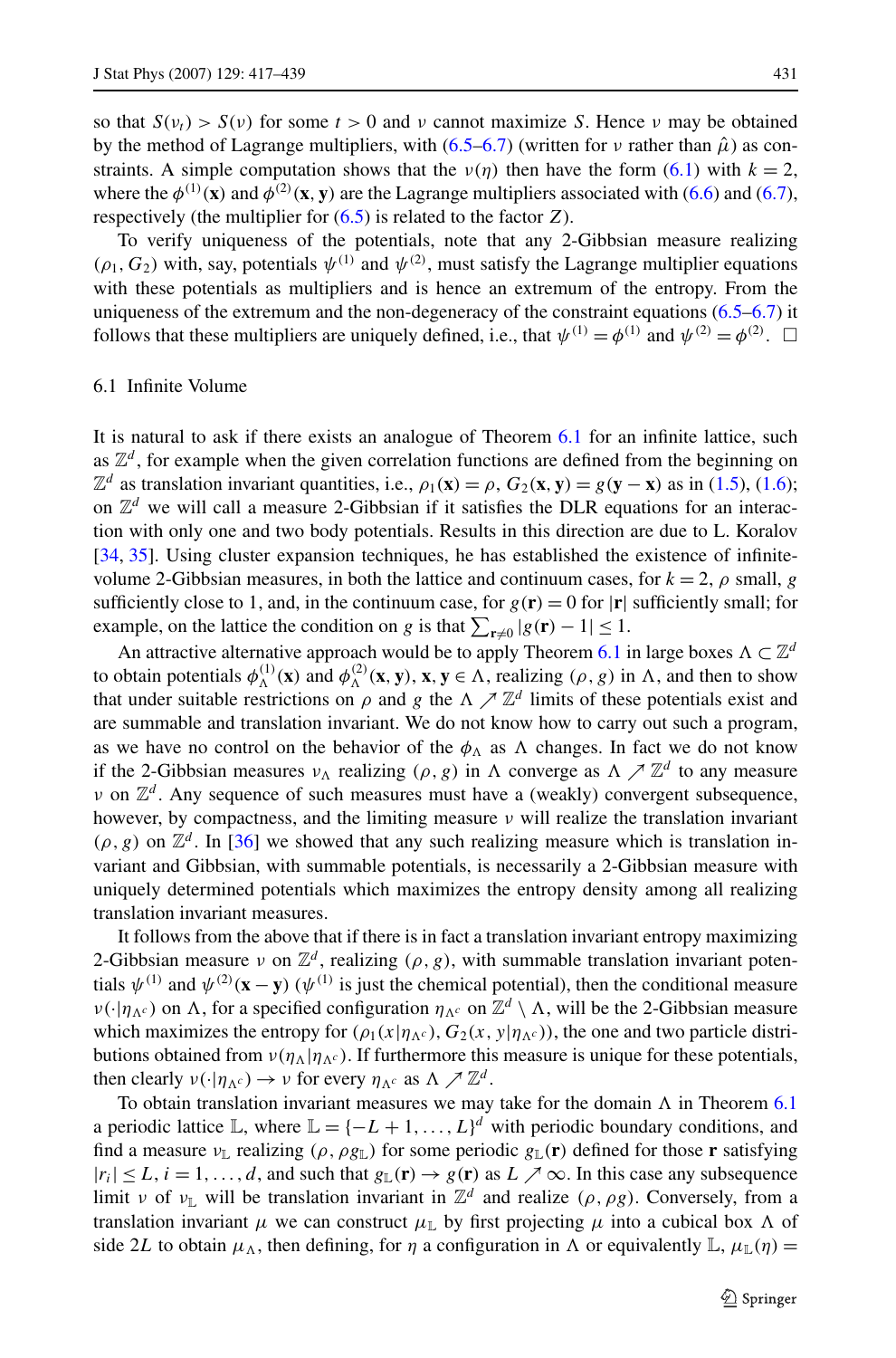<span id="page-15-0"></span> $(2L)^{-d} \sum_{\mathbf{x} \in \mathbb{L}} \mu(\tau_{\mathbf{x}} \eta)$ , where  $\tau$  is the shift operator on L. This yields a periodic measure  $\mu_{\mathbb{L}}$ with density  $\rho$  and with  $\tilde{g}_{\parallel}(\mathbf{r}) = g(\mathbf{r}) + O(1/L)$  for fixed **r**.

The real question then is whether any subsequence limit of the  $v_{\mathbb{L}}$  will be a 2-Gibbs measure with summable pair potentials. To answer this requires some control of the potentials  $\phi_{\Lambda}^{(2)}$  (**x** − **y**), which we lack at present (see question 4 at Sect. 7).

# **7 Concluding Remarks**

There are clearly many natural questions left unanswered by our results. We list some of them for the case of a specified  $\rho$  and  $g(\mathbf{r})$ .

- (1) Is there any practical way to bridge the gap between the obvious necessary conditions described in Sect. [2](#page-3-0) and the sufficiency conditions given in Sects. [3](#page-4-0) and [5?](#page-10-0)
- (2) When is the measure defined by  $(3.1)$  $(3.1)$  Gibbsian or quasi-Gibbsian?
- (3) Can one extend Theorem [6.1](#page-12-0) to continuum systems in a finite domain  $\Lambda \subset \mathbb{R}^d$ ? We expect this to be true under some reasonable assumptions on  $g(\mathbf{r})$ , e.g., the hard core condition that  $g(\mathbf{r}) = 0$  for  $r < D$ ,  $D > 0$ , under which there can only be a finite number of particles in  $\Lambda$ .
- (4) What can one say about the existence and nature of an entropy maximizing measure on  $\mathbb{Z}^d$  for  $(\rho, g)$ ? In particular are there situations for  $\rho < \overline{\rho}$  when such a measure is not a translation invariant 2-Gibbsian measure? As pointed out at the end of Sect. [6](#page-12-0), if the answer to this question is no then the *ν* obtained from the periodic  $v_{\perp}$  of formula ([6.1](#page-12-0)) will be the 2-Gibbs entropy maximizing measure on  $\mathbb{Z}^d$ .
- (5) What happens to the realizability problem if one does not specify  $g(\mathbf{r})$  for all  $\mathbf{r} \in \mathbb{Z}^d$ (or  $\mathbb{R}^d$ ), but only for **r** in some finite domain, say  $|\mathbf{r}| \leq R$ ? (This question was mentioned briefly in Sect. [1](#page-0-0).) As the notation indicates, we are still considering translation invariant correlations; we may in addition require that the two-point correlations  $\rho_2(\mathbf{x}, \mathbf{y})$  of the realizing measure all be translation invariant and approach  $\rho^2$  as  $|\mathbf{x} - \mathbf{y}| \to \infty$ . This is the problem discussed in [[13](#page-22-0)] for  $\mathbf{r} \in \mathbb{Z}$ , or just on a ring. It turns out that, at least for the case  $\mathbf{r} \in \mathbb{Z}$  and specified  $(\rho, g(1), \ldots, g(k))$ , one can compute, via a finite number of operations, whether the correlations are realizable. On the *d* dimensional periodic lattice L, for general *d*, the entropy maximizing measure  $v_{\text{L}}$  in [\(6.1](#page-12-0)) will now contain only a finite number of terms, so that the transition to an entropy maximizing 2-Gibbs measure on Z*<sup>d</sup>* with only finite range potentials appears feasible. This will be described in a separate publication.

**Acknowledgements** We thank E. Caglioti, R. Fernandez, G. Gallavotti, I. Kanter, Yu.G. Kondratiev, P.P. Mitra, J.K. Percus, F. Stillinger, S. Torquato, A. van Enter, and S.R.S. Varadhan for valuable comments. We also thank the IHES, and J.L.L. and E.R.S. thank the IAS for hospitality during the course of this work. The work of T.K. was supported by the A. v. Humboldt Foundation and SFB 701. The work of J.L.L. and T.K. was supported by NSF Grant DMR-0442066 and AFOSR Grant AF-FA9550-04. We also thank DIMACS and its supporting agencies. Any opinions, findings, conclusions, or recommendations expressed in this material are those of the authors and do not necessarily reflect the views of the National Science Foundation.

# **Appendix 1: Simple Examples**

In this appendix we collect some realizability results for certain concretely given *g*. Let us first mention a realizability problem in  $\mathbb{R}^d$  which has been extensively studied by Torquato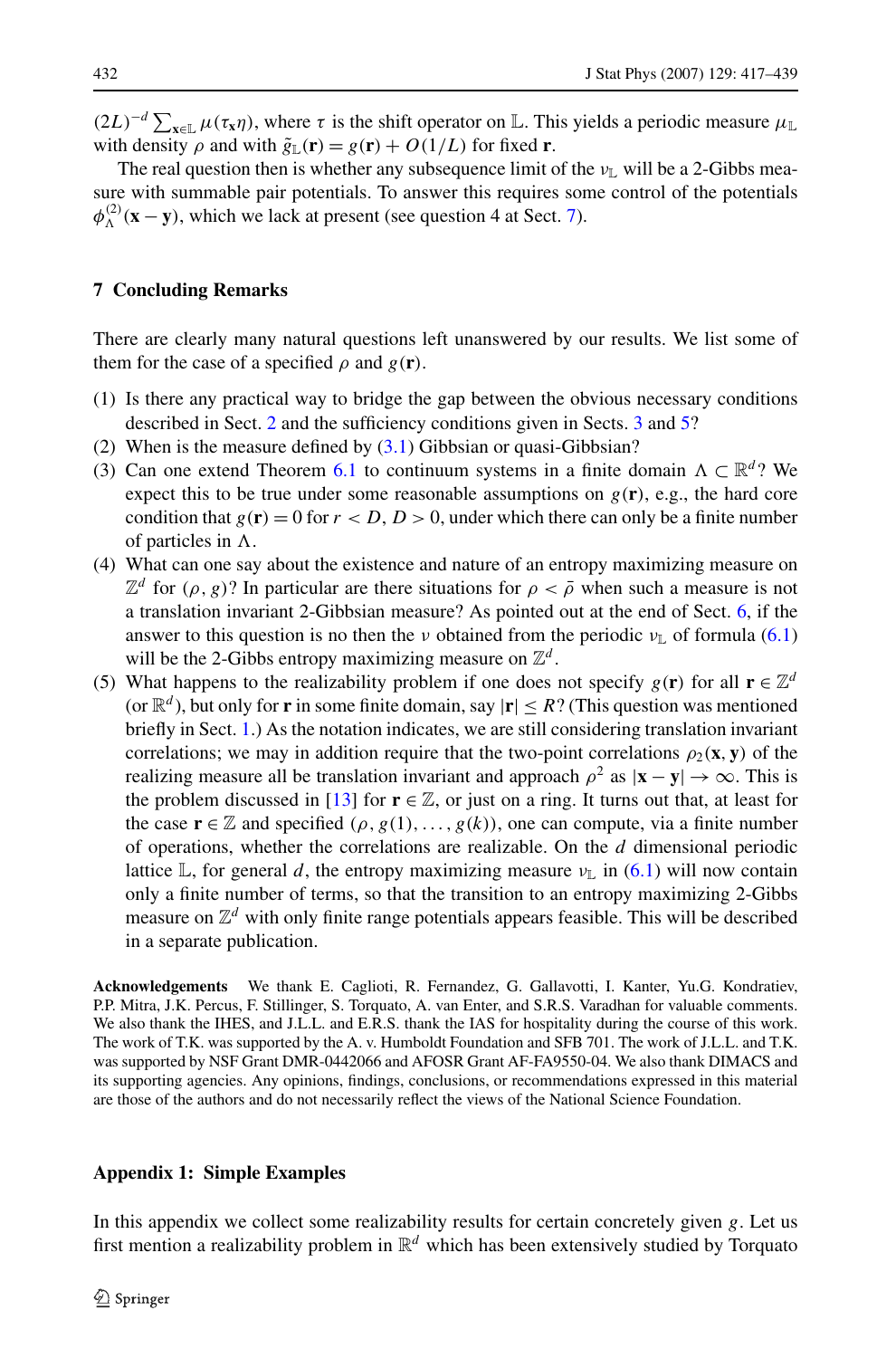<span id="page-16-0"></span>and Stillinger [\[14,](#page-22-0) [15\]](#page-22-0): to determine for which densities  $\rho$  there exists a translation invariant point process on  $\mathbb{R}^d$  with

$$
g(\mathbf{r}) = \begin{cases} 0, & \text{if } |\mathbf{r}| \le 1, \\ 1, & \text{if } |\mathbf{r}| > 1. \end{cases} \tag{8.1}
$$

Condition ([2.5\)](#page-3-0) implies that  $(\rho, g)$  can be only realized if  $\rho \le (v_d 2^d)^{-1}$ , where  $v_d$  is the volume of the ball with diameter 1 in  $\mathbb{R}^d$  ( $v_1 = 1$ ,  $v_2 = \pi/4$ , etc.). In the other direction, Theo-rem [3.1](#page-6-0) implies that for general *d* these correlations are indeed realizable if  $\rho \le e^{-1}v_d^{-1}2^{-d}$ . Thus the maximum density  $\bar{\rho}(d)$  for which *g* is realizable satisfies

$$
e^{-1} \le 2^d v_d \bar{\rho}(d) \le 1. \tag{8.2}
$$

Ideas introduced in recent work on the radius of convergence for pure hard-core systems [[29](#page-22-0)] can be used to give a stronger version of Theorem [3.1](#page-6-0) for  $g$  as in  $(8.1)$ , improving the lower bound in (8.2) beyond  $e^{-1}$ , e.g., for  $d = 1$  to 0.4 and for  $d = 2$  to 0.5107 (numerically). In one dimension we can say more: a simple construction of [[37](#page-22-0)] shows realizability by a renewal process if  $\rho \leq 1/e$  (it is also shown in [\[37\]](#page-22-0) that  $1/e$  is the maximal density for which a renewal process can realize *g*). A more complicated construction [\[36\]](#page-22-0), using hidden Markov processes, gives realizability for all  $\rho \le 0.395$ , so that  $0.395 \le \bar{\rho}(1) \le 0.5$ . The gap between these upper and lower bounds remains as a challenge to further rigorous analysis. Certain simulation results [[15](#page-22-0)] have suggested that in low dimensions the process may in fact have  $\bar{\rho}(d) = 2^{-d} v_d^{-1}$ . However, we can show that this is false in one dimension, i.e., that  $\bar{\rho}(1)$  < 1/2; we discuss this further below.

This continuum problem is, in dimension  $d = 1$ , related to the following lattice problem: for what densities  $\rho$  can the second correlation function  $\rho^2 g^{(\alpha)}$ , where

$$
g^{(\alpha)}(x) = \begin{cases} 0, & \text{if } x = 0, \\ \alpha, & \text{if } |x| = 1, \\ 1, & \text{if } |x| > 1, \end{cases}
$$
 (8.3)

be realized by a point process on  $\mathbb{Z}$ ? From the remarks in Sect. [1](#page-0-0) we know that for fixed  $\alpha$ the set of realizable densities  $\rho$  is an interval  $[0, \bar{\rho}_{\alpha}]$  with  $0 < \bar{\rho}_{\alpha} \leq 1$ . There is a superficial similarity between the continuum problem (8.1) and the lattice problem (8.3) for  $\alpha = 0$ , but there is also a deeper relation. For suppose that  $\eta_c$  is a point process in R which realizes (8.1) at density  $\rho$ . Then, for any  $k \in \mathbb{Z}$ , define  $\eta_k = N_{(k,k+1)} = \int_{k-1}^k \eta_c(x) dx$  (that is,  $\eta_k$  is the number of points of the process  $\eta_c$  lying in the interval  $(k, k + 1]$ ). Then  $\eta_k$  has value 0 or 1,  $\langle \eta_k \rangle = \rho$ , and for  $j > 0$ ,

$$
\langle \eta_k \eta_{k+j} \rangle = \langle \eta_0 \eta_j \rangle = \rho^2 \int_0^1 dx \int_j^{j+1} dy g(y - x)
$$
  
= 
$$
\begin{cases} \rho^2 \int_0^1 dx \int_{1+x}^2 dy = \rho^2 / 2, & \text{if } j = 1, \\ \rho^2 \int_0^1 dx \int_j^{j+1} dy = \rho^2, & \text{if } j \ge 2. \end{cases}
$$
(8.4)

 $\mathcal{D}$  Springer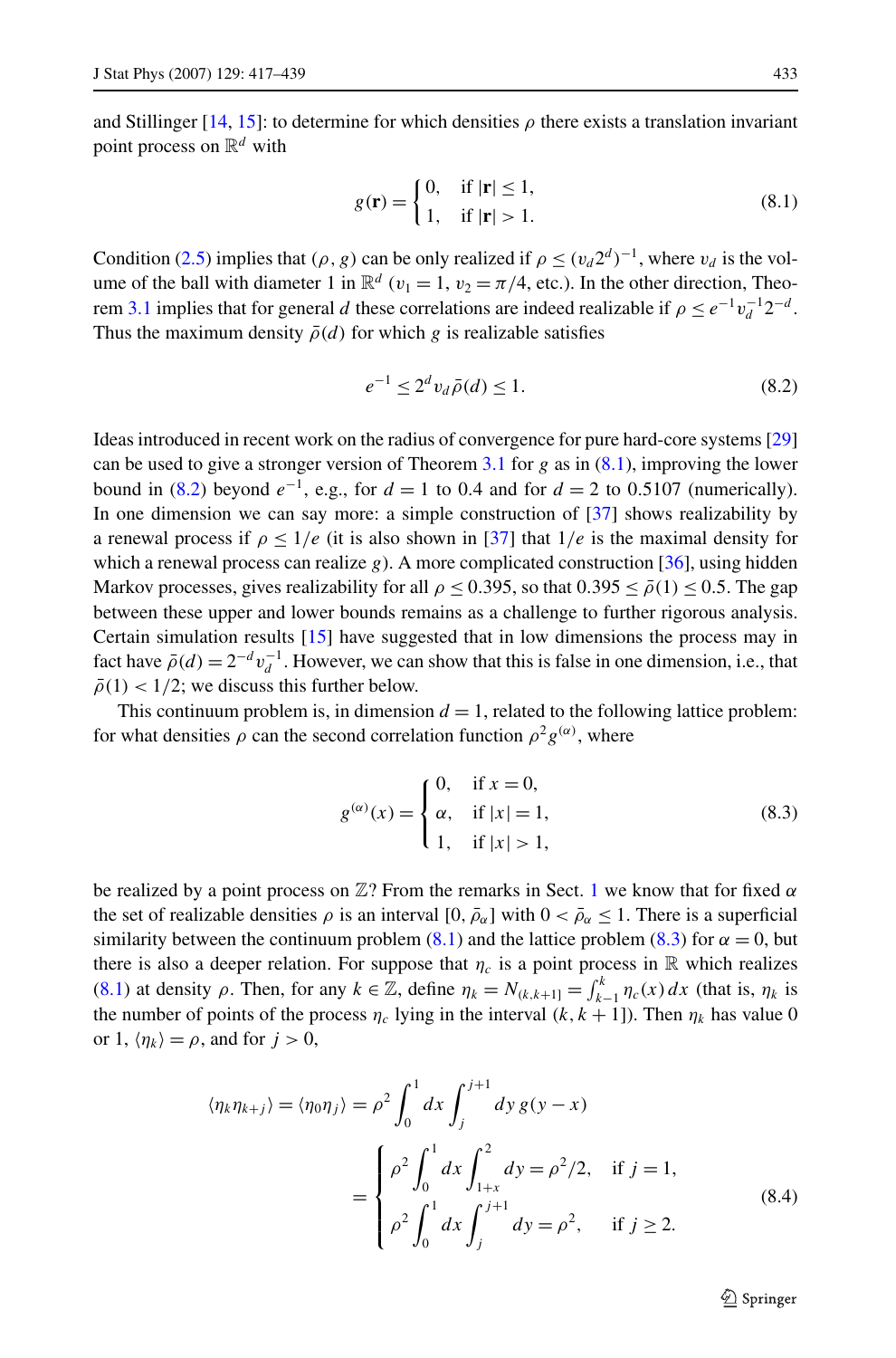<span id="page-17-0"></span>

**Fig. 1** Upper bounds  $R_F(\alpha)$  (*solid*) and  $R_Y(\alpha)$  (*dashes*) for  $\bar{\rho}_{\alpha}$ . Lower bounds  $r_S(\alpha)$  (*dots/dashes*) and  $r_B(\alpha)$  (*dots*), for  $0 \le \alpha \le 1$ . The inset plots the difference  $R_F(\alpha) - R_Y(\alpha)$  on a logarithmic scale

Thus *η* solves the lattice problem with the same density  $\rho$  and with  $\alpha = 1/2$ , from which  $\bar{\rho}(1) \leq \bar{\rho}_{1/2}$ . We will see below that  $\bar{\rho}_{1/2} = 1/2$ , so that the relation  $\bar{\rho}(1) \leq \bar{\rho}_{1/2}$  is consistent with the possibility  $\bar{\rho}(1) = 1/2$  discussed above.

We now discuss the lattice problem  $(8.3)$  in some detail, as an illustration of the difficulties to face in the general situation. Clearly  $\bar{\rho}_1 = 1$ , since for each  $\rho \in [0, 1]$  the Bernoulli or product measure  $v_\rho$  realizes ([8.3\)](#page-16-0); for  $\rho \neq 0$ , 1 there are in fact uncountably many mutually inequivalent realizing measures [\[36\]](#page-22-0), while for  $\rho = 0$ , 1 the realization is unique. For other values of  $\alpha$ , upper bounds on  $\bar{\rho}_{\alpha}$  are provided by [\(2.5\)](#page-3-0) and [\(2.7](#page-4-0)). In particular, [\(2.5](#page-3-0)) yields the upper bound  $\bar{\rho}_{\alpha} \leq R_F(\alpha)$ , where

$$
R_F(\alpha) = \begin{cases} \frac{1}{3 - 2\alpha}, & \text{if } 1 \ge \alpha \ge 0, \\ \frac{1}{2\alpha - 1}, & \text{if } \alpha \ge 1. \end{cases}
$$
(8.5)

The Yamada condition ([2.7\)](#page-4-0) gives an upper bound  $\bar{\rho}_{\alpha} \leq R_Y(\alpha)$ ; a straightforward but somewhat lengthy computation shows that  $R_Y(\alpha) = R_F(\alpha)$  for  $\alpha = 1/2$ , for  $\alpha = (k \pm 1)/2k$ ,  $k = 1, 2, \ldots$ , and for  $\alpha \ge 1$ . For other values of  $\alpha$ ,  $R_Y(\alpha) < R_F(\alpha)$ , so that certainly the bound  $R_F$  is not always sharp. These bounds, together with several lower bounds for  $\rho_{\alpha}$  obtained below, are plotted in Fig. 1; for values of  $\alpha$  at which  $R_Y(\alpha) < R_F(\alpha)$ ,  $R_Y(\alpha)$  is determined numerically.

Lower bounds on  $\bar{\rho}_{\alpha}$  come, essentially, from procedures for explicitly realizing the desired process at some value of  $\rho$ . For example, from Theorem [3.1,](#page-6-0) for  $\alpha \le 1$ , and Theo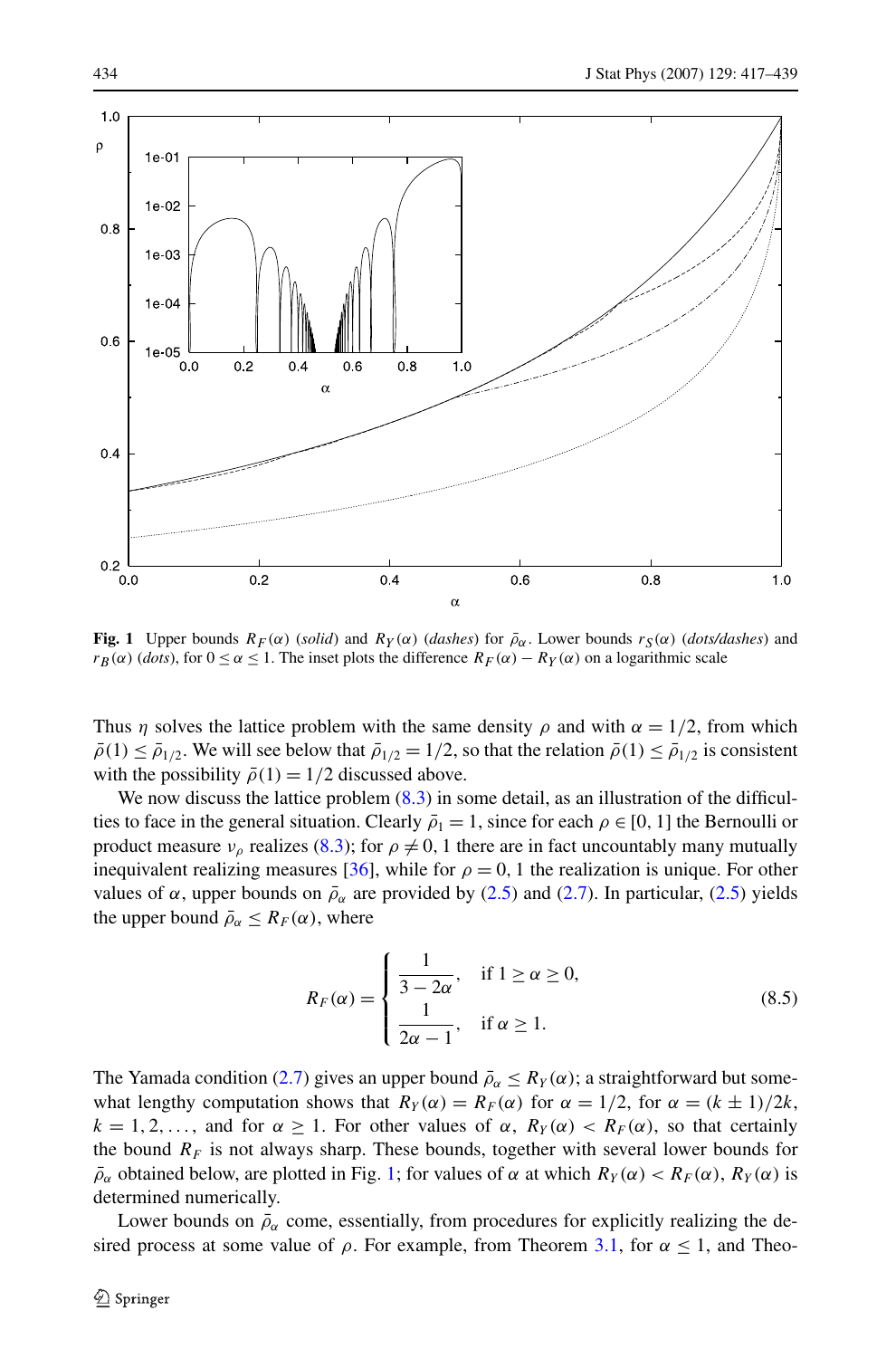<span id="page-18-0"></span>rem [5.1,](#page-11-0) for  $\alpha \ge 1$ , we obtain  $\bar{\rho}_{\alpha} \ge r_A(\alpha)$ , where

$$
r_A(\alpha) = \begin{cases} \frac{1}{e(3-2\alpha)}, & \text{if } 1 \ge \alpha \ge 0, \\ \frac{1}{\alpha^2}, & \text{if } \alpha \ge 1. \end{cases}
$$
 (8.6)

Comparison with  $(8.5)$  shows that, as might be expected, the lower bounds from these general construction methods do not approach the upper bound very closely. To get better bounds or exact values for  $\bar{\rho}_{\alpha}$  one must turn to more *ad hoc* methods. In this spirit we next describe two families of processes which realize [\(8.3](#page-16-0)) and which provide improvements in the lower bounds (8.6). We studied other constructions, partially improving some of the results below, but these are omitted for conciseness.

The first construction, valid for  $\alpha \geq 1/2$ , achieves a density  $\rho = r_S(\alpha)$ , where

$$
r_S(\alpha) = \begin{cases} \frac{1}{1 + \sqrt{2 - 2\alpha}}, & \text{if } 1 \ge \alpha \ge 1/2, \\ \frac{1}{2\alpha - 1}, & \text{if } \alpha \ge 1; \end{cases}
$$
(8.7)

thus  $\bar{\rho}_{\alpha} \ge r_S(\alpha)$ . Comparison of (8.7) with ([8.5\)](#page-17-0) shows that  $r_S(\alpha) = R_F(\alpha)$  for  $\alpha = 1/2$ and  $\alpha \geq 1$ , so that  $\bar{\rho}_{\alpha} = R_F(\alpha)$  for these values. The measures for these processes are superpositions of two measures of period two. To construct them, we first choose with equal probability one of two partitions of  $\mathbb{Z}$ , either  $\cdots \cup \{-2, -1\} \cup \{0, 1\} \cup \{2, 3\} \cup \cdots$ or  $\cdots$   $\cup$  {-1, 0}  $\cup$  {1, 2}  $\cup$  {3, 4} $\cup \cdots$ , and then assign a configuration to each pair *(i, i +* 1) of sites in the partition independently, taking  $(\eta_i, \eta_{i+1})$  to have value  $(1, 0)$ ,  $(0, 1)$  each with probability  $p$ ,  $(0, 0)$  with probability  $q$ , and  $(1, 1)$  with probability  $(1 - p - q)/2$ . The optimal choices of parameters which lead to (8.7) are  $q = 0$ ,  $p = \sqrt{2 - 2\alpha}/(1 + \sqrt{2 - 2\alpha})$ for  $1/2 \le \alpha \le 1$  and  $p = 0$ ,  $q = (2\alpha - 2)/(2\alpha - 1)$  for  $\alpha \ge 1$ .

The measures constructed above, as superpositions of period-two measures, do not have good mixing properties (this defect will be inherited by measures with lower values of *ρ* obtained via the thinning process described in Sect. [1](#page-0-0)). For the case  $\alpha = \rho = 1/2$  this decomposability is inevitable; the system is then superhomogeneous (see Sect. [2](#page-3-0); in fact the variance of the number of points on any set of consecutive lattice sites is uniformly bounded by 3*/*4) and the decomposability of any realizing measure then follows from a result of Aizenmann, Goldstein, and Lebowitz [[39](#page-22-0)].

We now sketch briefly the argument, mentioned in the first paragraph of this appendix, that yields  $\bar{\rho}(1) < 1/2$ . Given a point process  $\eta_c$  in R realizing [\(8.1\)](#page-16-0) at density  $\rho$ , we define a lattice process  $\eta^{(n)}$ ,  $n \ge 1$ , by  $\eta_k^{(n)} = \int_{(k-1)/n}^{k/n} \eta_c(x) dx$ . Then  $\eta^{(n)}$  has density  $\rho/n$  and two point function

$$
\langle \eta_0 \eta_j \rangle = \begin{cases} 0, & \text{if } |j| < n, \\ \rho^2/(2n^2), & \text{if } |j| = n, \\ \rho^2/n^2, & \text{if } |j| > n. \end{cases} \tag{8.8}
$$

For *n* = 1 this is just the construction given earlier (see [\(8.4](#page-16-0))), and as there we see that if  $\rho_*^{(n)}$ is the maximum density for which (8.8) can be realized then necessarily  $\bar{\rho}(1) \leq n\rho_*^{(n)}$ ; thus  $\bar{\rho}(1) < 1/2$  follows from  $\rho_*^{(2)} < 1/4$ . To verify the latter, one first shows that any realizing measure  $\mu_1$  for (8.8) with  $n = 1$ ,  $\rho = 1/2$  is supported on configurations such that for some *i* with  $i = 1, 2$ , each pair of sites  $(2j + i, 2j + i + 1)$ ,  $j \in \mathbb{Z}$ , contains exactly one particle;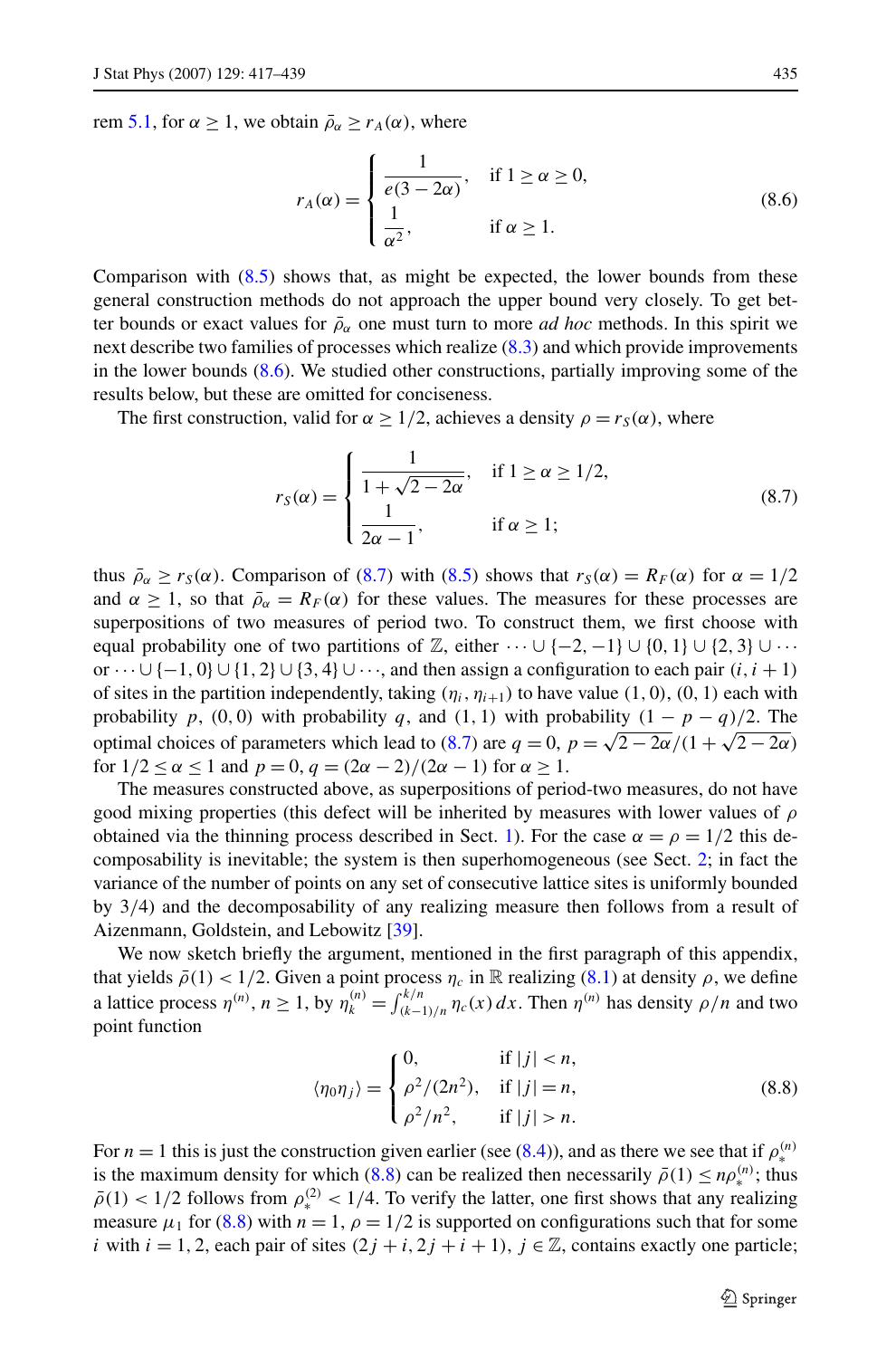<span id="page-19-0"></span>this follows from the fact that the random variable  $\sum_{i=j}^{j+2k} \eta_i$  ( $j \in \mathbb{Z}$ ,  $k \in \mathbb{N}$ ) has minimal variance 1/4 and hence takes only the values *k* and  $k + 1$ . (Note that these configurations form the support of the  $\alpha = 1/2$  measure constructed above.) Such a  $\mu_1$  may be obtained by projecting a realizing measure  $\mu_2$  for [\(8.8\)](#page-18-0) with  $n = 2$ ,  $\rho = 1/2$  via either  $\eta'_k := \eta_{2k}^{(2)} + \eta_{2k+1}^{(2)}$ or  $\eta_k'' := \eta_{2k-1}^{(2)} + \eta_{2k}^{(2)}$ , and it then follows that  $\mu_2$  is supported on configurations with the property that for some *i* with  $1 \le i \le 4$ , all sites  $4j + i$ ,  $j \in \mathbb{Z}$ , are empty and each triple of sites  $(4j + i + 1, 4j + i + 2, 4j + i + 3)$  contains exactly one particle. This leads to a decomposition  $\mu_2 = \sum_{i=1}^4 \mu_{2,i}$  and from this we derive a contradiction, since the variance with respect to  $\mu_{2,1}$  of one of the random variables  $\sum_{k=1}^{m} \eta_{4k+i}^{(2)}$ ,  $i = 1, ..., 4$ , would be negative for large enough *m*. For details see [[38](#page-22-0)].

Our second construction is valid for  $0 \le \alpha \le 1$ . For this process we first distribute particles on  $\mathbb Z$  with a Bernoulli measure such that each site is occupied with probability  $\lambda$ ; then if in this initial configuration a site is occupied we delete the particle occupying its left neighbor, if it exists, with probability *κ*. With the optimal choices  $\lambda = 1/(1 + \sqrt{1 - \alpha})$  and  $\kappa = \sqrt{1 - \alpha}$  we obtain a realization of [\(8.3](#page-16-0)) with density

$$
r_B(\alpha) = \frac{1}{(1 + \sqrt{1 - \alpha})^2},
$$
\n(8.9)

so that  $\bar{\rho}_{\alpha} \ge r_B(\alpha)$ . For  $\alpha \ge 1/2$  this is of no interest, since  $r_B \le r_S$ , but for  $0 \le \alpha < 1/2$ it improves on the bounds  $(8.6)$  $(8.6)$ .

The case  $\alpha = 0$  merits special discussion. From (8.9),  $\bar{\rho}_0 \ge 0.25$ ; in this case the point process used to obtain  $r_B$  is a renewal process and the construction is a lattice version of that given in [[37](#page-22-0)] to establish that  $\bar{\rho} \ge 1/e$  for the continuum problem [\(8.1](#page-16-0)). A construction based on a hidden Markov process [\[36\]](#page-22-0) improves this lower bound to  $\bar{\rho}_0 > 0.265$ . The upper bound  $\bar{\rho}_0 \le R_F(\alpha) = R_Y(\alpha) = 1/3$  can be improved [\[36\]](#page-22-0) to  $\bar{\rho}_0 \le (326 - \sqrt{3115})/822 \approx 0.3287$ . As in the continuum problem [\(8.1](#page-16-0)), it remains a challenge to diminish the rather large gap between these upper and lower bounds.

# **Appendix 2: Proofs of Theorems [3.1](#page-6-0) and [4.1](#page-9-0)**

*Completion of the proof of Theorem [3.1](#page-6-0)* We must show that the functions  $k_m^{\Lambda}$  are analytic for  $|z| < R$ . As indicated in Sect. [3,](#page-4-0) the proof follows closely the proof of Theorem 4.2.3 of [[22](#page-22-0)], and we content ourselves with pointing out a few key steps and the necessary changes. Let  $E_{\xi}$  be the Banach space of all sequences  $(\varphi_m)_{m=1}^{\infty}$ , where  $\varphi_m : (\mathbb{R}^d)^m \to \mathbb{C}$ , for which

$$
\|\varphi\|_{\xi} := \sup_{m \geq 0} \sup_{\mathbf{x}_1, \dots, \mathbf{x}_m \in \mathbb{R}^d} \xi^{-m} |\varphi_m(\mathbf{x}_1, \dots, \mathbf{x}_m)| < \infty,
$$
\n(9.1)

and let  $\chi_m(\mathbf{x}_1,\ldots,\mathbf{x}_m)$  be the characteristic function of the set

$$
\left\{(\mathbf{x}_1,\ldots,\mathbf{x}_m)\in(\mathbb{R}^d)^m\;\middle|\;\mathbf{x}_i\in\Lambda,\;\prod_{i=1}^m\left(\prod_{j=i+1}^mg(\mathbf{x}_i-\mathbf{x}_j)\prod_{j=1}^ng(\mathbf{x}_i-\mathbf{r}_j)\right)>0\right\}.\tag{9.2}
$$

Define the operator  $\mathcal K$  on  $\bigcup_{\xi>0} E_{\xi}$  by

$$
\begin{aligned} (\mathcal{K}\varphi)_{m+1}(\mathbf{x}_1,\ldots,\mathbf{x}_m,\mathbf{x}) \\ &= \chi_{m+1}(\mathbf{x}_1,\ldots,\mathbf{x}_m,\mathbf{x})e^{-V^{(1)}(\mathbf{x})-\sum_{j=1}^m V^{(2)}(\mathbf{x}-\mathbf{x}_j)} \end{aligned}
$$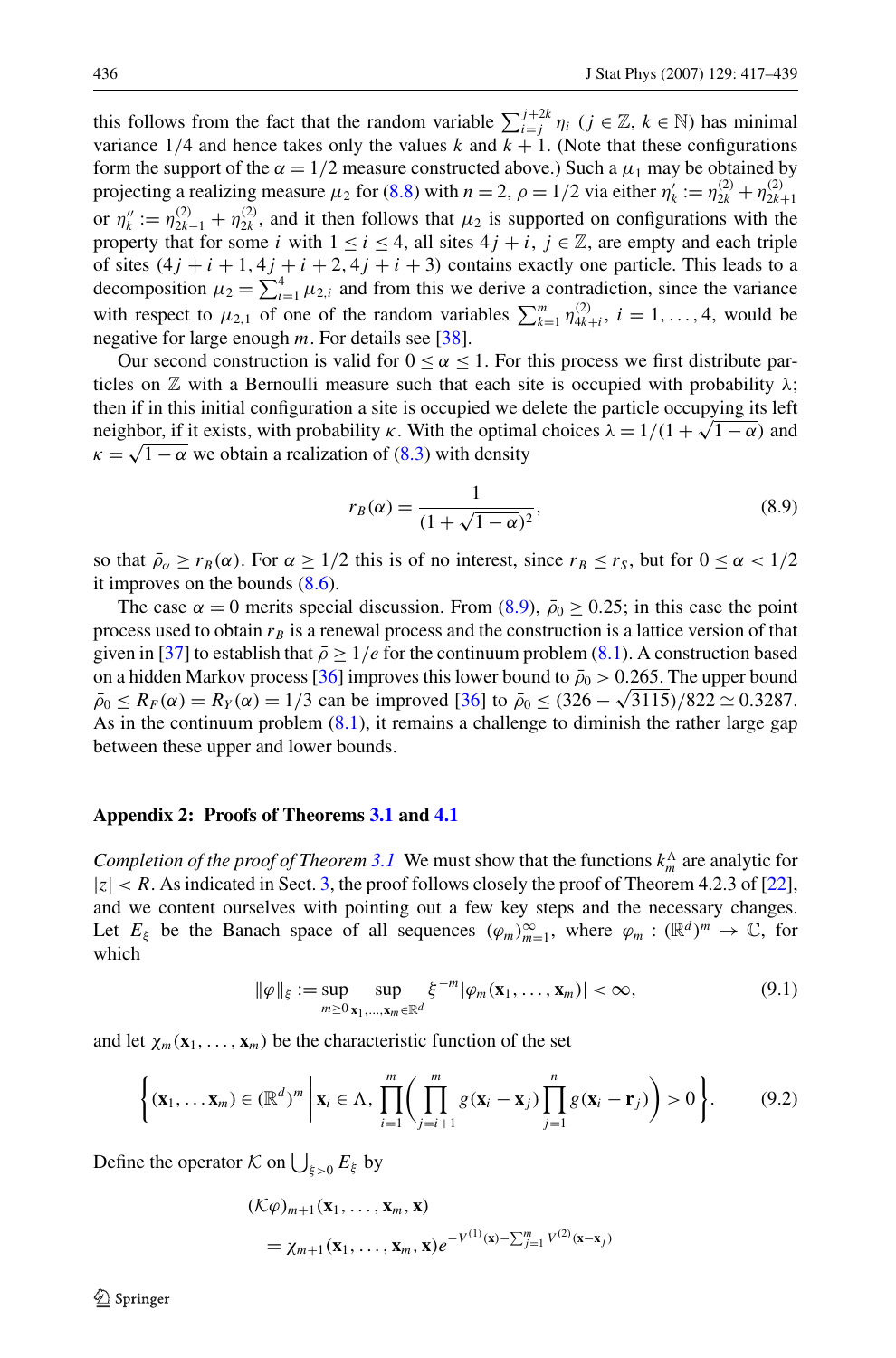$$
\times \sum_{k=\max\{0,1-m\}}^{\infty} \frac{1}{k!} \int_{\mathbb{R}^{dk}} \prod_{j=1}^{k} (e^{-V^{(2)}(\mathbf{x}-\mathbf{z}_j)} - 1)
$$
  
 
$$
\times \varphi_{m+k}(\mathbf{x}_1,\ldots,\mathbf{x}_m,\mathbf{z}_1,\ldots,\mathbf{z}_k) d\mathbf{z}_1 \cdots d\mathbf{z}_k.
$$
 (9.3)

<span id="page-20-0"></span>The factor  $\chi_{m+1}$  in [\(9.3](#page-19-0)) is needed in the estimate (9.4) below because the one-body potential  $V^{(1)}$  in [\(9.3](#page-19-0)) depends on  $\mathbf{r}_1, \ldots, \mathbf{r}_n$ , and it is primarily these aspects which distinguish the proof here from that of [[22](#page-22-0)]. Note that, with this factor,  $K$  depends on  $\Lambda$ , on *g*, and on  $\mathbf{r}_1, \ldots, \mathbf{r}_n$ . Then

$$
|(\mathcal{K}\varphi)_{m+1}(\mathbf{x}_1,\ldots,\mathbf{x}_m,\mathbf{x})|
$$
  
\n
$$
\leq \|\varphi\|_{\xi}e^{-V^{(1)}(\mathbf{x})-\sum_{j=1}^m V^{(2)}(\mathbf{x}-\mathbf{x}_j)}\chi_{m+1}(\mathbf{x}_1,\ldots,\mathbf{x}_m,\mathbf{x})
$$
  
\n
$$
\times \sum_{k=0}^{\infty} \frac{1}{k!} \int_{\mathbb{R}^{dk}} \prod_{j=1}^k |e^{-V^{(2)}(\mathbf{x}-\mathbf{z}_j)} - 1|\xi^{k+m} d\mathbf{z}_1 \cdots d\mathbf{z}_k
$$
  
\n
$$
\leq \|\varphi\|_{\xi}\xi^m b \exp\left(\xi \int_{\mathbb{R}^d} |g(\mathbf{z}) - 1| d\mathbf{z}\right),
$$
\n(9.4)

so that

$$
\|\mathcal{K}\varphi\|_{\xi} \leq \xi^{-1}b\exp\biggl(\xi\int_{\mathbb{R}^d}|g(\mathbf{z})-1|d\mathbf{z}\biggr)\|\varphi\|_{\xi}.
$$
\n(9.5)

Now as in [\[22\]](#page-22-0) the sequence of correlation functions  $k_m^{\Lambda}$  satisfies the Kirkwood-Salsburg equation

$$
k^{\Lambda} = z\psi + zKk^{\Lambda} \tag{9.6}
$$

where  $\psi_m = \delta_{m_1}$ ; by an optimal choice of  $\xi$  we may insure that  $\|\zeta \mathcal{K}\|_{\xi} < 1$  whenever  $|z| < R$ . For such *z*,  $I - zK$  is invertible and the equation (9.6) has a unique solution in  $E_{\xi}$ ; one proceeds as in [[22](#page-22-0)].

*Proof of Theorem [4.1](#page-9-0)* As in the proof of Theorem [3.1](#page-6-0) we denote by  $k_m^{\Lambda}$  the *m*th correlation function for a grand canonical ensemble in  $\Lambda$  with activity *z*, inverse temperature  $\beta$ , and po-tentials [\(4.4](#page-9-0)–[4.6\)](#page-9-0); we do not write explicitly the dependence of these functions on  $\mathbf{r}_1, \ldots, \mathbf{r}_n$ . The  $k^{\Delta}$  again satisfy the Kirkwood-Salsburg equation (9.6) in the Banach space  $E_{\xi}$ , but with a modified operator K. To define K we write  $\mathbf{u}_i := \mathbf{r}_i$  for  $i = 1, \ldots, n$ ,  $\mathbf{u}_i := \mathbf{x}_{i-n}$  for  $i = n + 1, \ldots, n + m$ , and  $\mathbf{u}_i := \mathbf{z}_{i-n-m}$  for  $i = n + m + 1, \ldots, n + m + k$ . Then

$$
(\mathcal{K}\varphi)_{m+1}(\mathbf{x}_1,\ldots,\mathbf{x}_m,\mathbf{x})
$$
  
=  $ze^{-E(\mathbf{x}|\mathbf{u}_1,\ldots,\mathbf{u}_{n+m})}\sum_{k=0}^{\infty}\frac{1}{k!}\int_{\Lambda^k}K(\mathbf{x}|\mathbf{u}_1,\ldots,\mathbf{u}_{n+m+k})$   
 $\times \varphi_{m+k}(\mathbf{u}_{m+1},\ldots,\mathbf{u}_{n+m+k})d\mathbf{u}_{n+m+1}\cdots d\mathbf{u}_{n+m+k},$  (9.7)

with

$$
E(\mathbf{x}|\mathbf{u}_1,\ldots,\mathbf{u}_{n+m}) := \sum_{i=1}^{n+m} V^{(2)}(\mathbf{x},\mathbf{u}_i) + \sum_{1 \le i < j \le n+m} V^{(3)}(\mathbf{x},\mathbf{u}_i,\mathbf{u}_j) \tag{9.8}
$$

 $\mathcal{D}$  Springer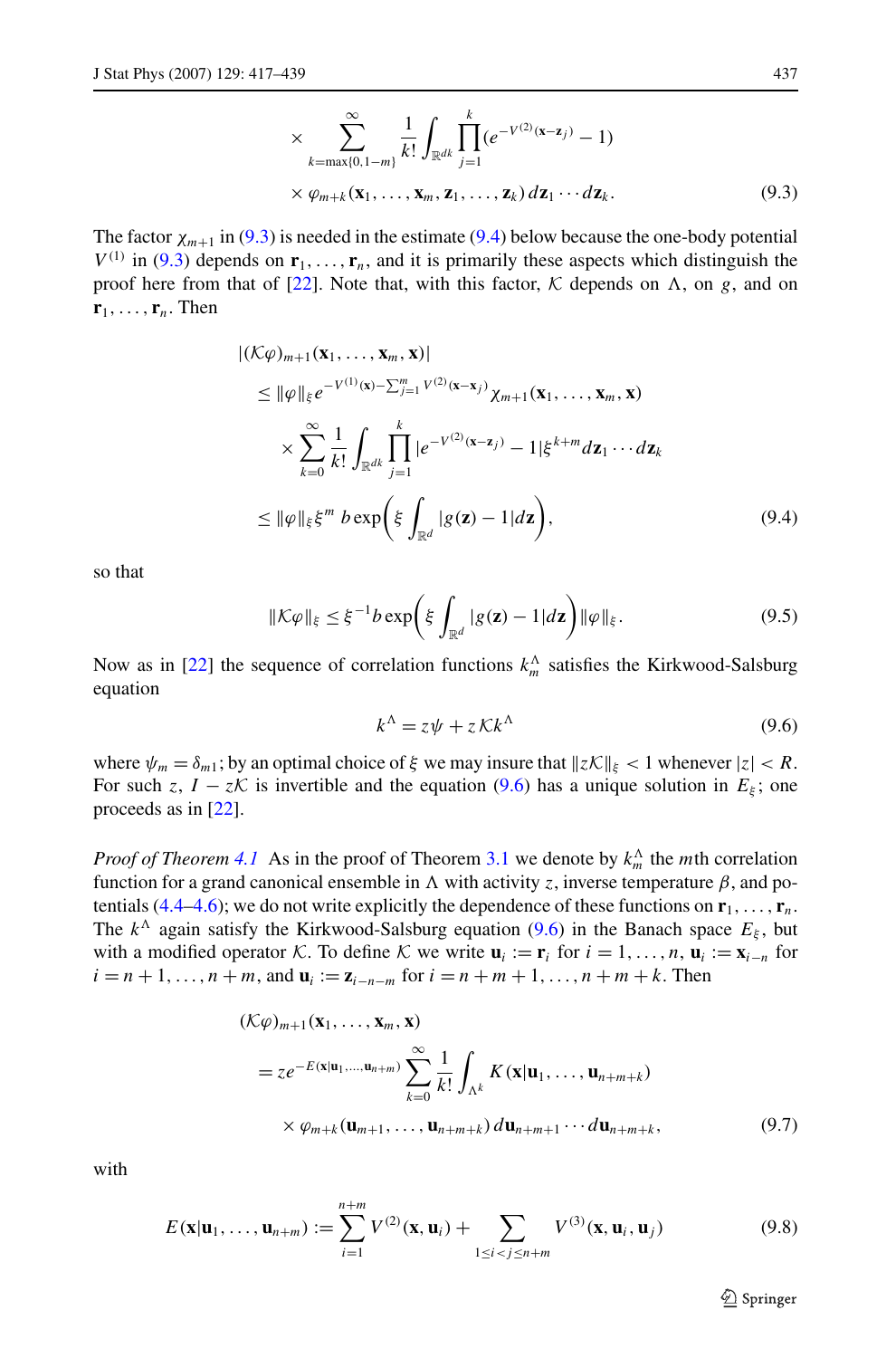<span id="page-21-0"></span>
$$
K(\mathbf{x}|\mathbf{u}_1,\ldots,\mathbf{u}_{n+m+k}):=\chi_{n+m+k+1}(\mathbf{u}_1,\ldots,\mathbf{u}_{n+m+k},\mathbf{x})\times\sum_{\chi}\prod_{\ell}e^{-V^{(2)}(\mathbf{x},\mathbf{u}_{n+m+\ell})}-1)
$$

$$
\times \sum_{\eta \subset \{1,\ldots,k\}} \prod_{i \in \{1,\ldots,k\} \setminus \eta} (e^{-V^{(2)}(\mathbf{x}, \mathbf{u}_{n+m+i})} - 1)
$$
  
 
$$
\times \sum_{G} \prod_{\{i,j\} \in G} (e^{-V^{(3)}(\mathbf{x}, \mathbf{u}_{i}, \mathbf{u}_{j})} - 1) \prod_{i \in \eta} e^{-V^{(2)}(\mathbf{x}, \mathbf{u}_{n+m+i})}. \tag{9.9}
$$

Here  $\sum_G$  extends over the set of graphs which have vertex set  $V_1 \cup V_2$ , where  $V_1 =$  $\{1, \ldots, m + n\}$  and  $V_2 = \{l + m + n | l \in \eta\}$  (a graph being identified as a set of edges, i.e., of unordered pairs of vertices), and in which every edge has at least one of its vertices lying in  $V_2$ , and every vertex in  $V_2$  has at least one edge incident on it. The derivation of ([9.7–](#page-20-0)9.9) is similar to that of the usual Kirkwood-Salsburg equation [[22](#page-22-0)].

The operator  $K$  can be bounded as follows. First, the hypotheses of the theorem imply that  $\chi_{n+m+k+1}(\mathbf{u}, \mathbf{x})e^{-E(\mathbf{x}|\mathbf{u})} \leq b \; b_3$ . Next, since the factor  $(e^{-V^{(3)}(\mathbf{x}, \mathbf{u}_i, \mathbf{u}_j)} - 1)$  in (9.9) vanishes unless  $\mathbf{u}_i$  and  $\mathbf{u}_j$  lie inside the ball of radius  $D_3$  around **x**, the sum over  $\eta$  is nonzero only for those  $\eta$ 's such that all points  $(\mathbf{z}_i)_{i \in \eta}$  are inside this ball. On the other hand, the factor  $\chi_{n+m+k+1}(\mathbf{u}, \mathbf{x})$  implies that *K* vanishes unless all the  $\mathbf{u}_i$  are separated by a distance at least *D*, so that we may suppose that there are at most *N* (see ([4.10](#page-10-0))) of these points inside the ball. We thus have the bound

$$
\int_{\Lambda^k} |K(\mathbf{x}|\mathbf{u}_1, ..., \mathbf{u}_{n+m+k})| d\mathbf{u}_{n+m+1} \cdots d\mathbf{u}_{n+m+k}
$$
\n
$$
\leq \sum_{l=0}^N {k \choose l} C(g)^{k-l} (v_d(D_3/2)^d)^l \sum_{j= [l/2]}^M {M \choose j} \hat{C}_3^j b^j
$$
\n
$$
\leq (1 + bC_3(\tilde{g}_3))^M (C(g) + v_d(D_3/2)^d C_3(\tilde{g}_3))^k. \tag{9.10}
$$

Here  $M = N(N-1)/2$ ,  $\hat{C}_3 = \sup_{\mathbf{x}, \mathbf{v} \in \mathbb{R}^d} |\tilde{g}_3(\mathbf{x}, \mathbf{y}) - 1|$ ,  $\lceil s \rceil$  is the least integer not smaller than *s*, and we have used the inequality  $\hat{C}_3^j \leq C_3(\tilde{g}_3)^j C_3(\tilde{g}_3)^l$ , valid for  $j \geq l/2$ , which follows from [\(4.7](#page-9-0)) by considering separately the cases  $\hat{C}_3 \ge 1$  and  $\hat{C}_3 < 1$ .

From ([4.10](#page-10-0)) we have that  $M \leq (3D_3/D)^{2d}$ , and from ([9.7\)](#page-20-0) and (9.10) it then follows that the norm of  $K$  in the Banach space  $E_{\xi}$  satisfies

$$
\|\mathcal{K}\|_{\xi} \le \xi^{-1} bb_3 (1 + bC(\tilde{g}_3))^{(3D_3/D)^{2d}} e^{\xi(C(g) + v_d(D_3/2)^d C(\tilde{g}_3))}.
$$
\n(9.11)

An optimal choice of  $\xi$  again shows that  $\|\zeta \mathcal{K}\|_{\xi} < 1$  when  $|z| < R_3$ , where  $R_3$  denotes the right hand side of  $(4.8)$  $(4.8)$ , completing the proof.  $\Box$ 

# **References**

- 1. Jarvis, M.R., Mitra, P.P.: Sampling properties of the spectrum and coherency of sequences of action potentials. Neural. Comput. **13**, 717–749 (2004)
- 2. Brown, E.N., Kass, R.E., Mitra, P.P.: Multiple neural spike train data analysis: state-of-the-art and future challenges. Nat. Neurosci. **7**, 456–471 (2004)
- 3. Asmussen, S.: Applied Probability and Queues, 2nd edn. Springer, New York (2003)
- 4. Gabrielli, A., Sylos Labini, F., Joyce, M., Pietronero, L.: Statistical Physics for Cosmic Structures. Springer, New York (2004)
- 5. Kre˘ın, M.G., Nudel'man, A.A.: The Markov moment problem and extremal problems. Translations of Mathematical Monographs, vol. 50. American Mathematical Society, Providence (1977)